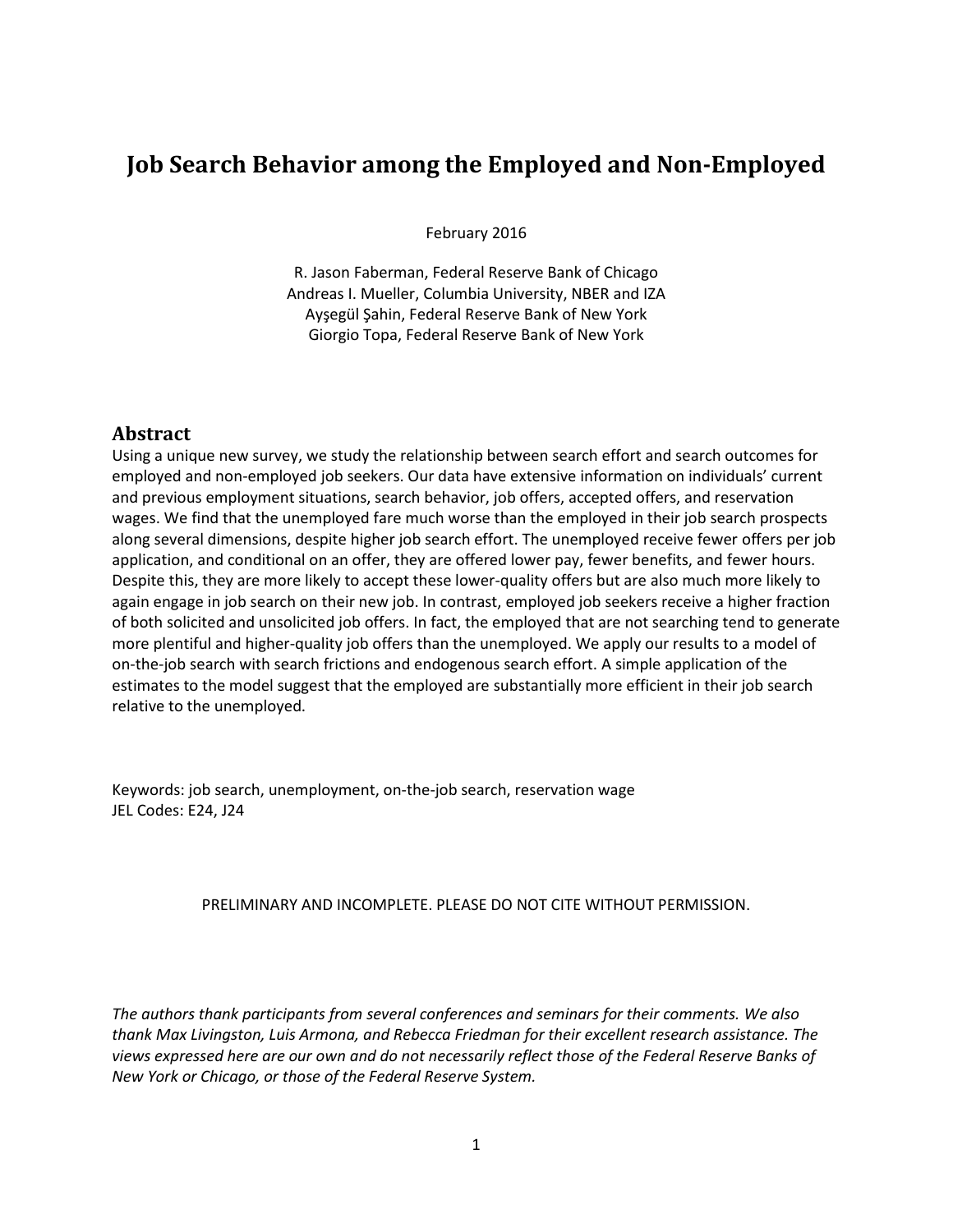## **1. Introduction**

l

Economists have studied how workers find jobs for some time. Most studies, however, have focused on the job search of the unemployed. Early theories of frictional job search focus on search among the unemployed. (e.g., McCall, 1970; Mortensen, 1977; Pissarides, 1985; Mortensen and Pissarides, 1994). Search theories have also focused on on-the-job search.<sup>1</sup> Recent theories have also looked at the relationship between labor force participation and search (e.g., Alvarez and Shimer, 2010). Empirical research on the search behavior outside of the unemployed, however, has been sparse, primarily because of a lack of data on it.

We design and implement a survey that focuses on the job search behavior and outcomes for all individuals, regardless of their labor market status. The survey is a supplement of the Survey of Consumer Expectations, which is administered monthly by the Federal Reserve Bank of New York to a sample of roughly 1,300 individuals. Our survey asks an expansive list of questions on the employment status and current job search, if any, of all respondents. We ask about an individual's search effort and search methods, including whether any unsolicited contacts, referrals, or other informal methods were used. We also elicit information on their reservation wage and other job characteristics that are important for the acceptance decision. In terms of outcomes, we ask about any job offers received, how those offers came about, the characteristics of those offers, and whether these offers were accepted. We also we ask those currently employed similar questions about the search process that led to their current job.

The overarching theme from our findings is that the unemployed face relatively poor job search prospects along multiple dimensions. They exert the most effort, in both time spent and applications

<sup>&</sup>lt;sup>1</sup> See for example, Burdett, 1978; Pissarides, 1994; Cahuc, Postel-Vinay, Robin, 2006; Mortensen and Nagypal, 2007; Menzio and Shi, 2009; and Moscarini and Postel-Vinay, 2013).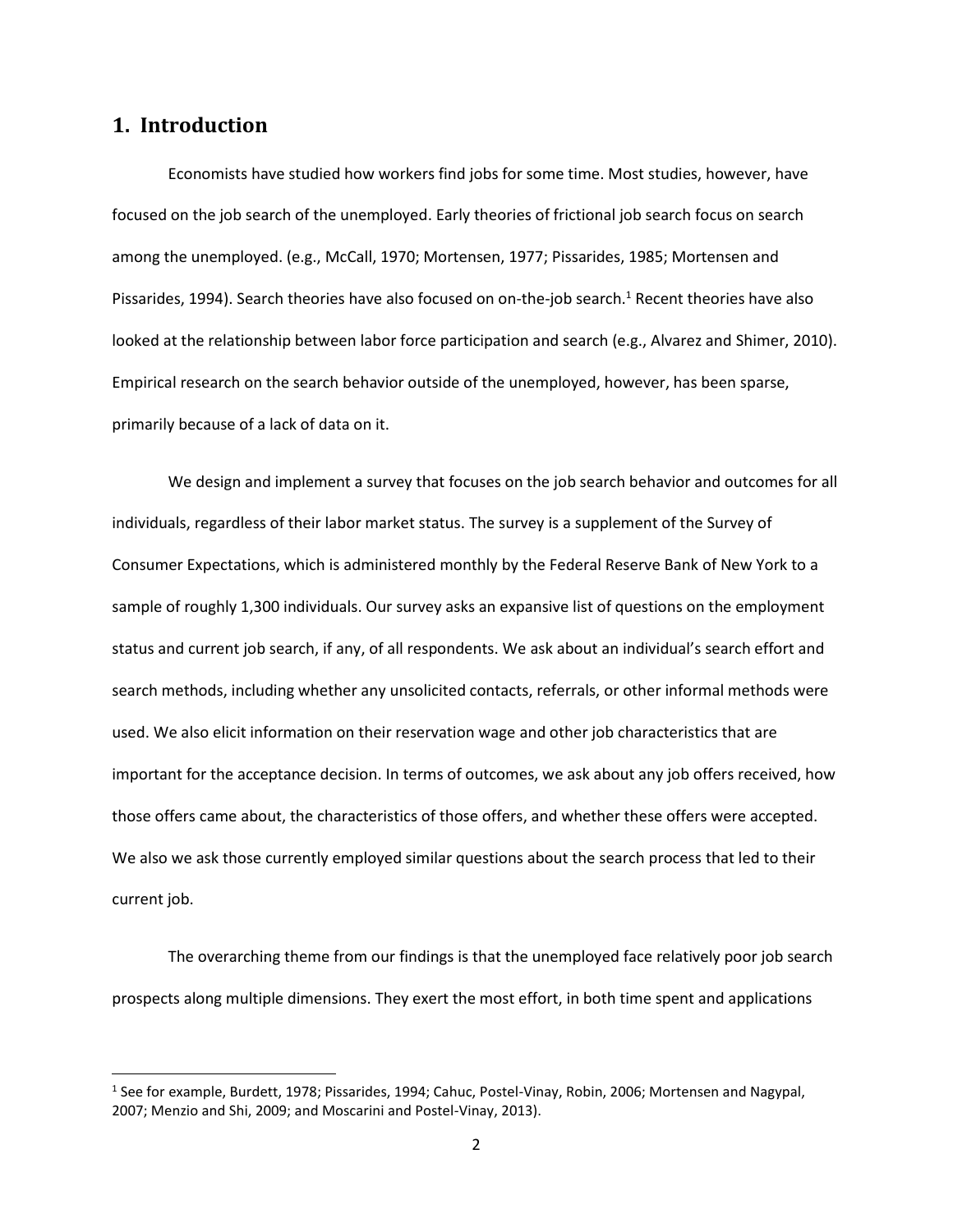sent, yet yield the fewest employer contacts and job offers per application sent. When they do receive an offer, it tends to pay a lower wage, offer fewer hours, and is considerably less likely to offer any benefits. The offers are somewhat worse than their reported reservation job values, which are already low relative to the reservation job values of those searching while employed. In contrast, employed job seekers tend to do relatively well in their searches. They are much more likely to find full-time work with benefits, and the offers are in line with, if not better than, their reservation job values, on average. More striking is that the employed who do not search for new work also receive better and more frequent job offers than the unemployed, underscoring the importance of informal recruiting mechanisms such as unsolicited employer contacts and hiring through referrals.

Survey responses on the search process that led the employed to their current jobs reinforce this theme. Specifically, we that find those that were hired directly from employment after quitting their previous job are in jobs that pay better, have longer hours, and are more likely to offer benefits, consistent with a "job ladder" model of wage growth. Those hired from non-employment, in contrast, are not only employed in lower-quality jobs, but are also more likely to be searching for new work at the time of the survey. While our data are not longitudinal, we can deal with selection issues due to unobserved heterogeneity by controlling for the previous wages and hours of the employed, among other observable characteristics of the workers and their jobs. We find that those who quit directly to their current job have similar wages and hours to those who were hired following a non-employment spell. Consequently, controlling for observable worker characteristics and their prior wages and hours only reduces the difference in wages from about 36 log points to about 22 log points, and only reduces the difference in earnings from about 52 log points to 30 log points. The residual differences are economically large and statistically significant.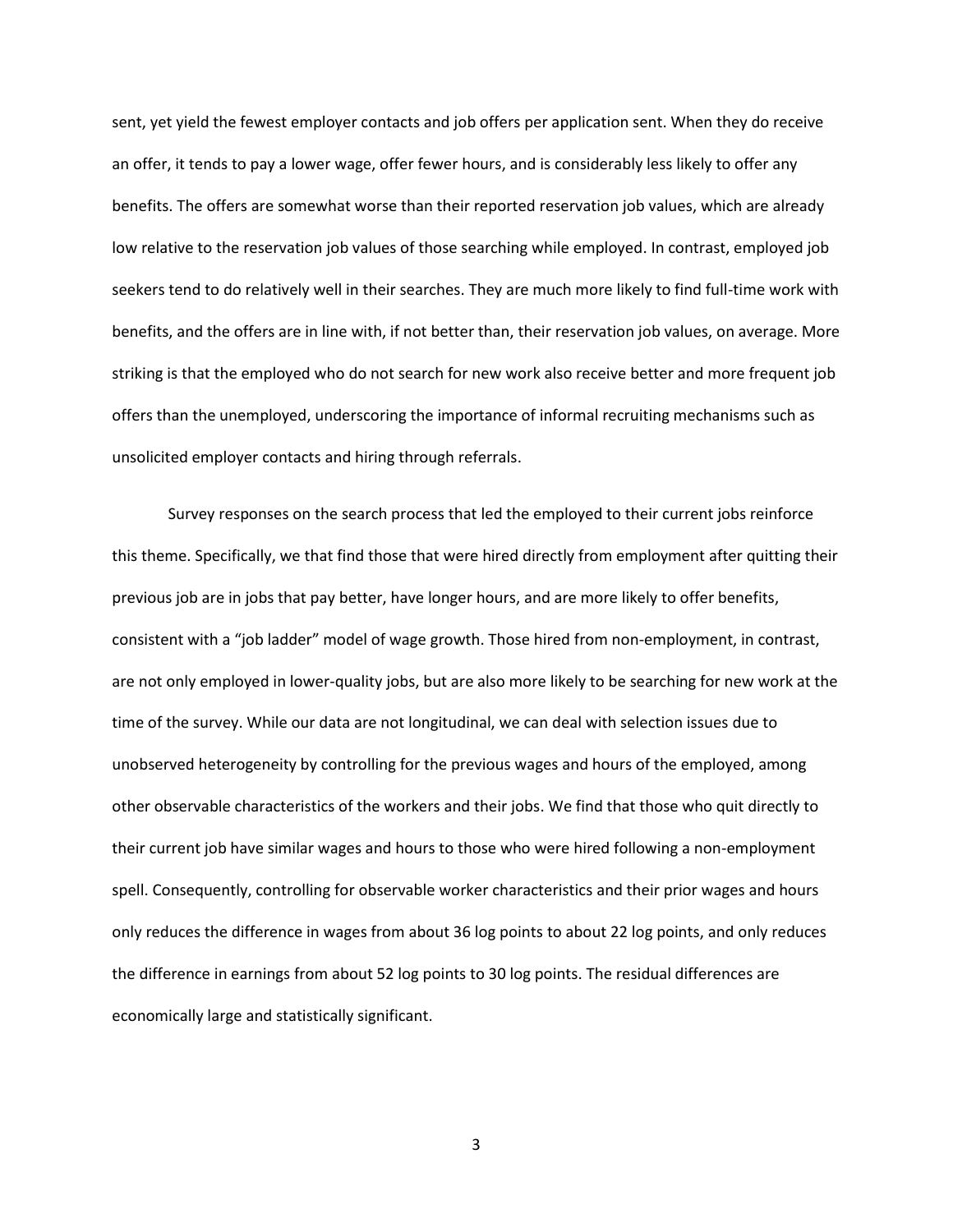Our data have additional implications for the distribution of offer wages, the distribution of accepted wages, and the reservation wages of the employed and unemployed. We find that the reservation wage of the unemployed is considerably lower than the reservation wage of employed job seekers, even after controlling for observable characteristics and prior earnings. The offer wage distributions of the employed and unemployed are quite different unconditionally, but once one conditions on their reservation wage, the distributions are actually very similar. The difference in outcomes between the employed and unemployed, therefore, comes from their differences in accepted wages (relative to their reservation wage). After applying our controls, the mean accepted wage for employed job seekers is about 15 log points higher than their mean offer wage, while the mean accepted wage for the unemployed is about the same as their mean offer wage. In other words, the unemployed are much more likely to accept relatively poor job offers, despite a similar job offer distribution as employed job seekers (relative to their reservation wage). Related to this fact, the unemployed accept 30 percent of their offers because they are their only option, while only 2 percent of the employed accept offers for the same reason.

We relate our results to a model of on-the-job search with search frictions and endogenous search effort. Specifically, like Hornstein, Krusell, and Violante (2011), we extend the model of Christensen et al. (2005) to allow for differences in the search effort and search efficiency of the employed and unemployed. Within the framework of or survey, "search efficiency" within the model captures differences in the job-offer arrival rate between the employed and unemployed that occur along multiple margins, including differences in employer preferences (including any penalty due to being unemployed, like that identified by Kroft, Lange, and Notowidigdo, 2013), differences in the incidence of unsolicited employer contacts and referrals, and any unobserved job seeker differences that affect the job-finding probability and are not captured by our data. Taking our measure of applications per week as our measure of search effort and the ratio of job offers to applications as our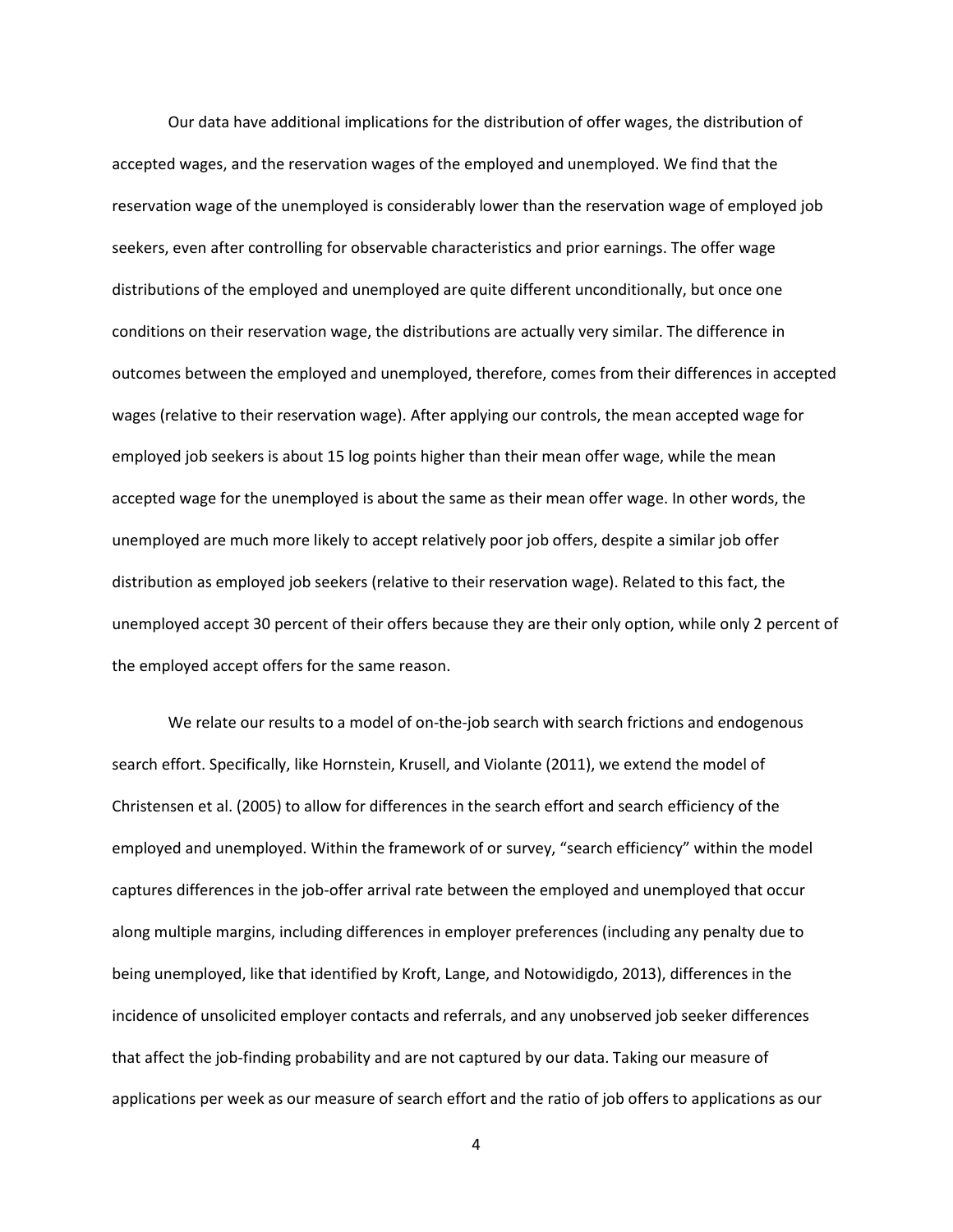measure of search efficiency, our model implies that job search by the employed is between 1.9 and 3.4 times more efficient than job search by the unemployed, depending on how we treat offers received by the employed who are not looking for work.

Our findings provide several contributions to the literature on job search. First, we provide the most comprehensive evidence to date on the nature of on-the-job search, building on recent work by Fujita (2013). On the job search is pervasive, with over 25 percent of the employed looking for work during our survey month. More striking is the propensity of employed individuals not seeking work to generate job offers. This finding has strong implications for labor market models that incorporate onthe-job search. The finding is analogous to recent work on vacancies by Davis, Faberman, and Haltiwanger (2013), who find that a sizable fraction of hiring by firms occurs without the use of a formal vacancy. Part of our result stems the fact that informal job search methods, such as the use of referrals and unsolicited contacts by employers, play an important role in the job search process.<sup>2</sup> Second, we find that the distinction between those seeking new work (which is generally for full-time work) and those seeking additional work (which is generally part-time work) is important for reconciling the data with theory. Those seeking additional work often behave more like the unemployed than those seeking new work. Third, we find that the job seekers value multiple aspects of a job, particularly the wage paid, the hours worked, and the benefits offered. The degree to which job seekers value the different aspects of a job depends partly on their labor force status. Finally, we show that there exists large heterogeneity in job search outcomes by labor force status that persist after controlling for a variety of observable and unobservable characteristics. Through the lens of a standard labor search model, we show that this implies the employed are much more efficient in their job searches.

 $\overline{\phantom{a}}$ 

<sup>&</sup>lt;sup>2</sup> Models of hiring through referrals such as Galenianos (2013) appear consistent with our findings.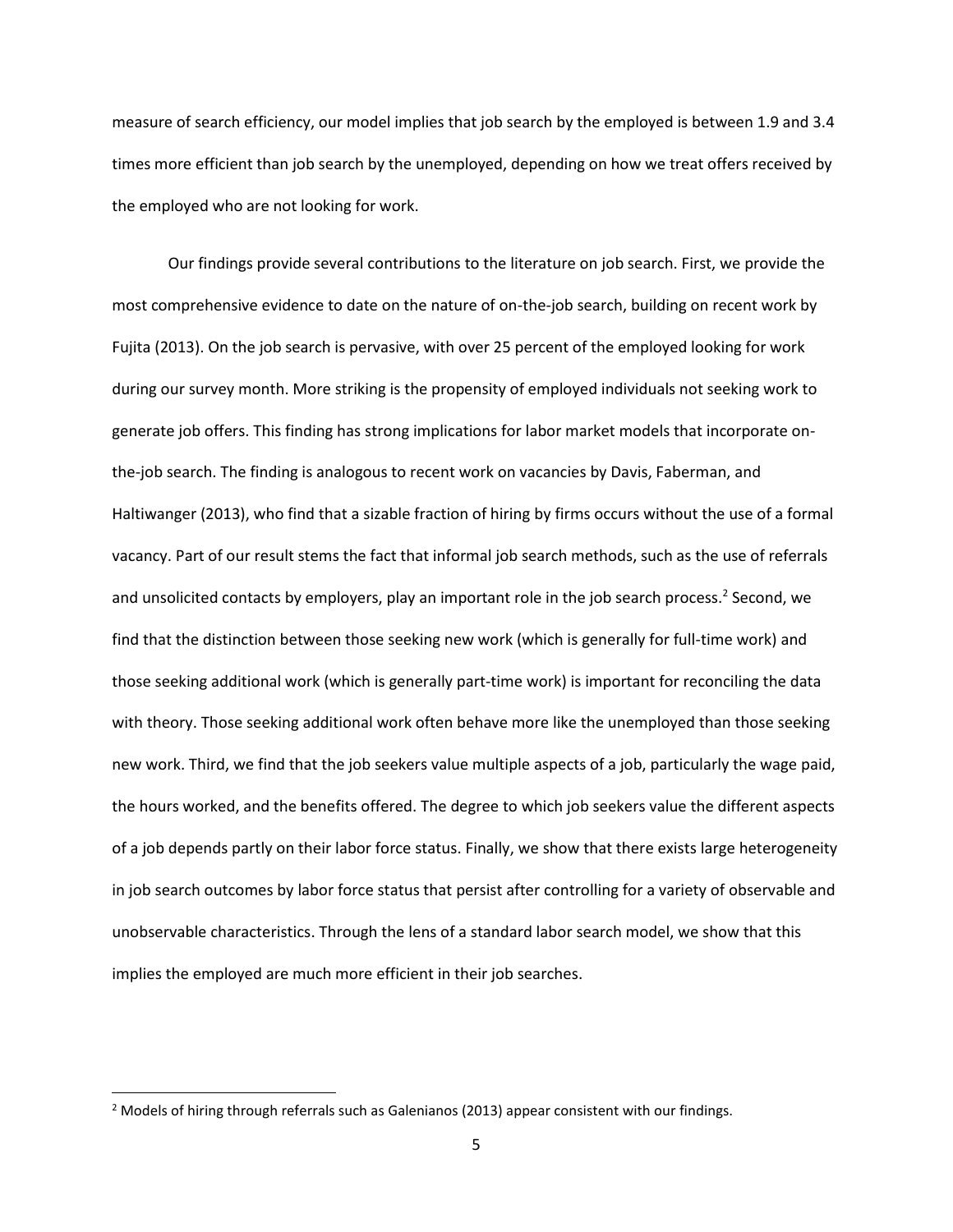The next section describes our survey. Section 3 presents our basic evidence on job search behavior and job search outcomes by labor force status. Section 4 presents evidence on search effort, reservation wages, offer wages, and accepted wages. Section 5 presents a model of on-the-job search with endogenous search effort, as well as some back-of-the-envelope calculations for the model-implied differences in search efficiency between the employed and unemployed. Section 6 concludes.

## **2. Data**

Our data are a supplement to the Survey of Consumer Expectations (SCE), administered monthly by the Federal Reserve Bank of New York. The SCE is a nationally-representative survey of roughly 1,300 individuals that asks respondents about their expectations about various aspects of the economy. We designed the supplement ourselves and first administered it in October 2013. We have administered it annually in 2014 and 2015 since then. The results in this paper are based on the 2013 and 2014 data, with the sample restricted to individuals aged 18 to 64. We designed the supplement to ask a broad range of questions on employment status, job search behavior, and job search outcomes. Demographic data is also available for respondents through the monthly portion of the survey.

The data ask a variety of questions that are tailored to individuals' employment status and job search behavior. For the employed, including the self-employed, we ask questions about their wages, hours, benefits, and the type of work they do, including questions on the characteristics of their workplace. For the non-employed, we ask a range of questions about their work history, including detailed questions on their most recent employment spell. We also ask questions related to the type of non-employment, including those related to retirement, school enrollment status, and any temporary layoff.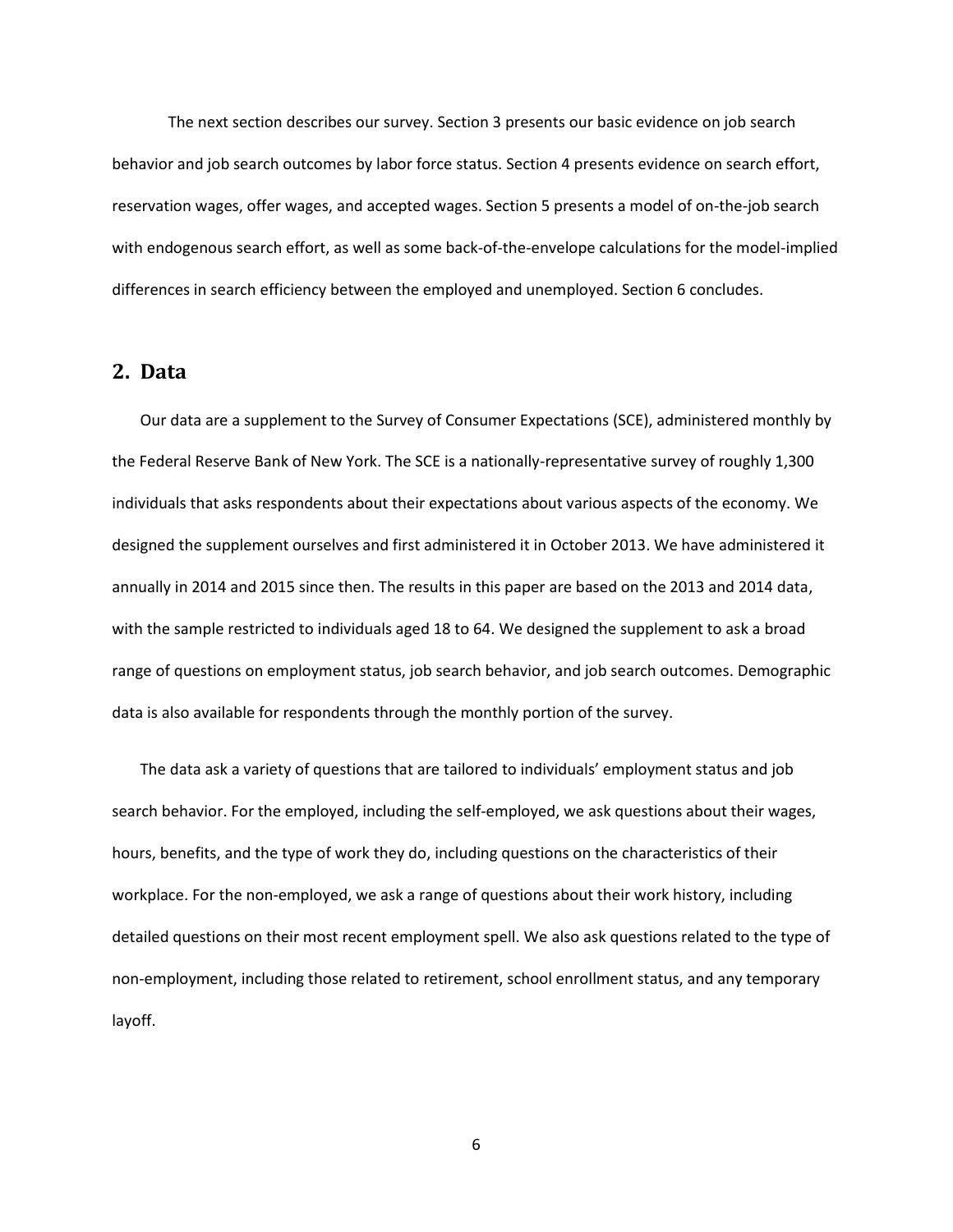Regardless of employment status, we ask all individuals if they have searched for work within the last four weeks, and if they had not searched, whether or not they would accept a job if one was offered to them. Among the employed, we distinguish between searching for new work or a job in addition to their current one. In our evidence below, this distinction turns out to be important. For individuals who have searched or would at least be willing to accept a new job if offered, we ask a series of questions relating to their job search (if any), including the reasons for their decision to (not) search. We ask an exhaustive set of questions on the types of effort exerted when seeking new work (e.g., updating resumes, searching online, contacting employers directly). We also ask about the number of job applications completed within the last four weeks and the number of employer contacts and job offers received. We also probe further to see how those contacts and offers came about, i.e., whether they were the result of traditional search methods or whether they came about through a referral or an unsolicited employer contact. For those who received an offer, including any offers within the last six months, we ask about a range of characteristics of the job offer, including the wage offered, the expected hours, and its benefits, as well as the type of work to be done and the characteristics of the employer. We also ask what led, or may lead, the respondent to accept or reject the offer, and ask a range of questions about whether there was any bargaining over the wage with either the current or future employer. Finally, we ask job seekers about their reservation job values, including their reservation wage and their preferred hours, and how much the wage would have to change for them to endure a variety of work disamenities (e.g., no benefits, longer hours, longer commute, relocation).

Given our relatively small sample size, we only observe a handful of job seekers, and an even smaller fraction with offers. At the same time, all employed respondents had to come about their current jobs somehow, so we ask them a range of retrospective questions about the search process for their current job, as well as questions about their previous job, including its wage paid, hours, and benefits. Most importantly, we ask respondents about their employment status at the time they were hired, which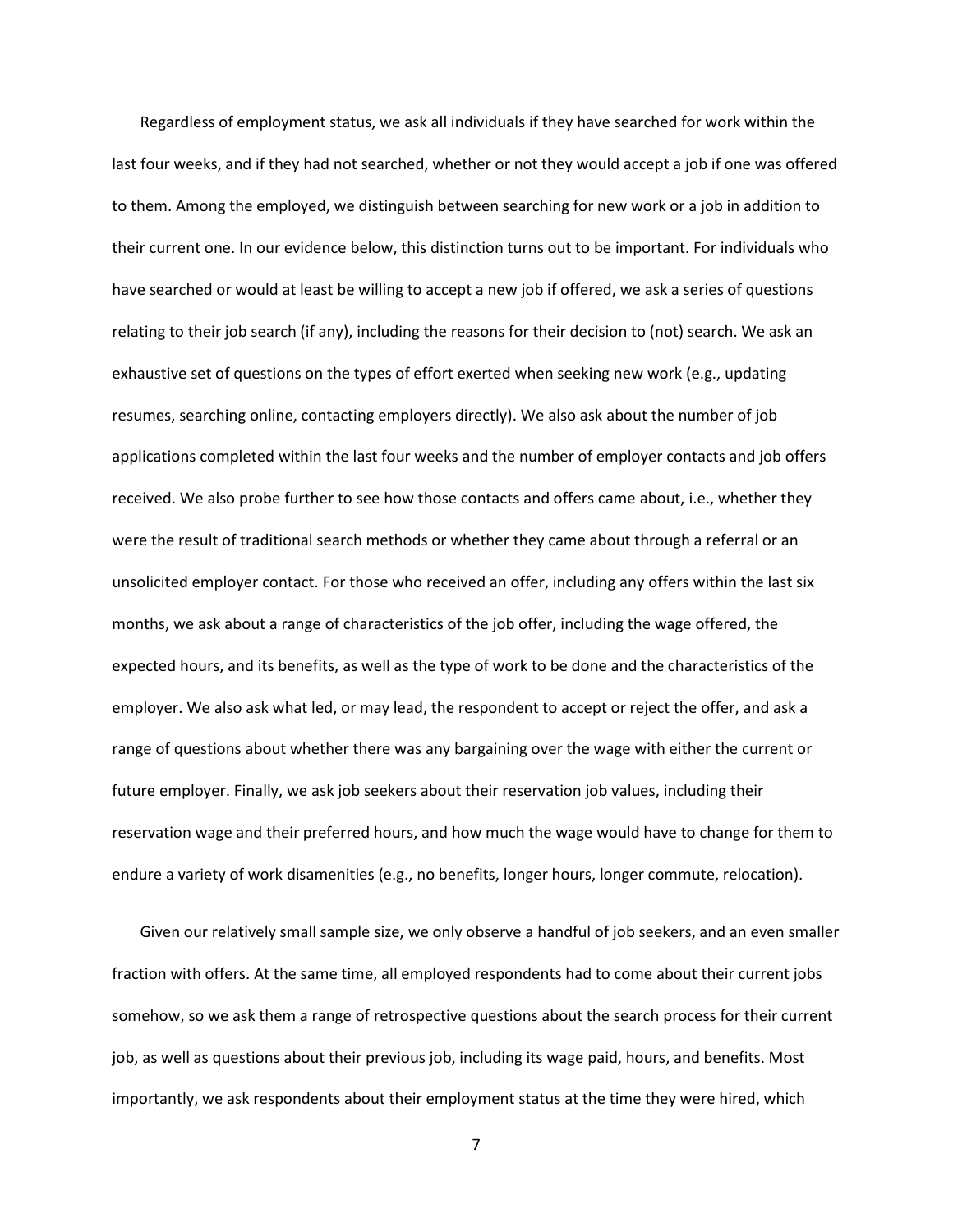allows us to compare their responses to those who are currently searching for work by labor force status. Finally, we ask all respondents questions regarding any benefits the respondents currently receive, such as unemployment or disability insurance, and basic questions about the household.

We try to obtain a direct hourly measure of wages, but when that is not supplied by respondents, we measure the wage as earnings per hour, based on the reported hours worked. The work hours reported are the usual hours worked at the current, most recent, offered, etc., job. Many of the survey questions follow a format similar to the Current Population Survey (CPS). One notable difference we have with the CPS is how we define labor force status. The CPS first asks individuals if they are employed or not. For the non-employed, it follows up by asking if the respondent had done anything in the previous month to search for work. Those that did, or did not because they were on temporary layoff, are counted as unemployed, while all others are counted as out of the labor force. Those who did not search are then probed to see why they are out of the labor force (e.g., retirement, full-time student, discouraged worker, etc.)

In contrast, we first ask the reason an individual is non-employed. We count an individual as unemployed if they respond that they are either "not working, but would like to work," and report that they are actively searching for work or "temporarily laid off." Our measure differs in that if an individual self-reports themselves in one of the other non-employment categories (e.g., retired, student, homemaker, etc.), they will be counted as out of the labor force even if they report actively searching for work. The benefit of this approach is that it allows us to look at search behavior across all three labor force categories (employed, unemployed, and out of the labor force). An issue that has plagued the measurement of gross worker flows in the CPS data is classification error (see Poterba and Summers, 1986). That is, individuals in the CPS tend to report themselves as unemployed one period, out of the labor force the next period, and unemployed again the following period. These classification errors can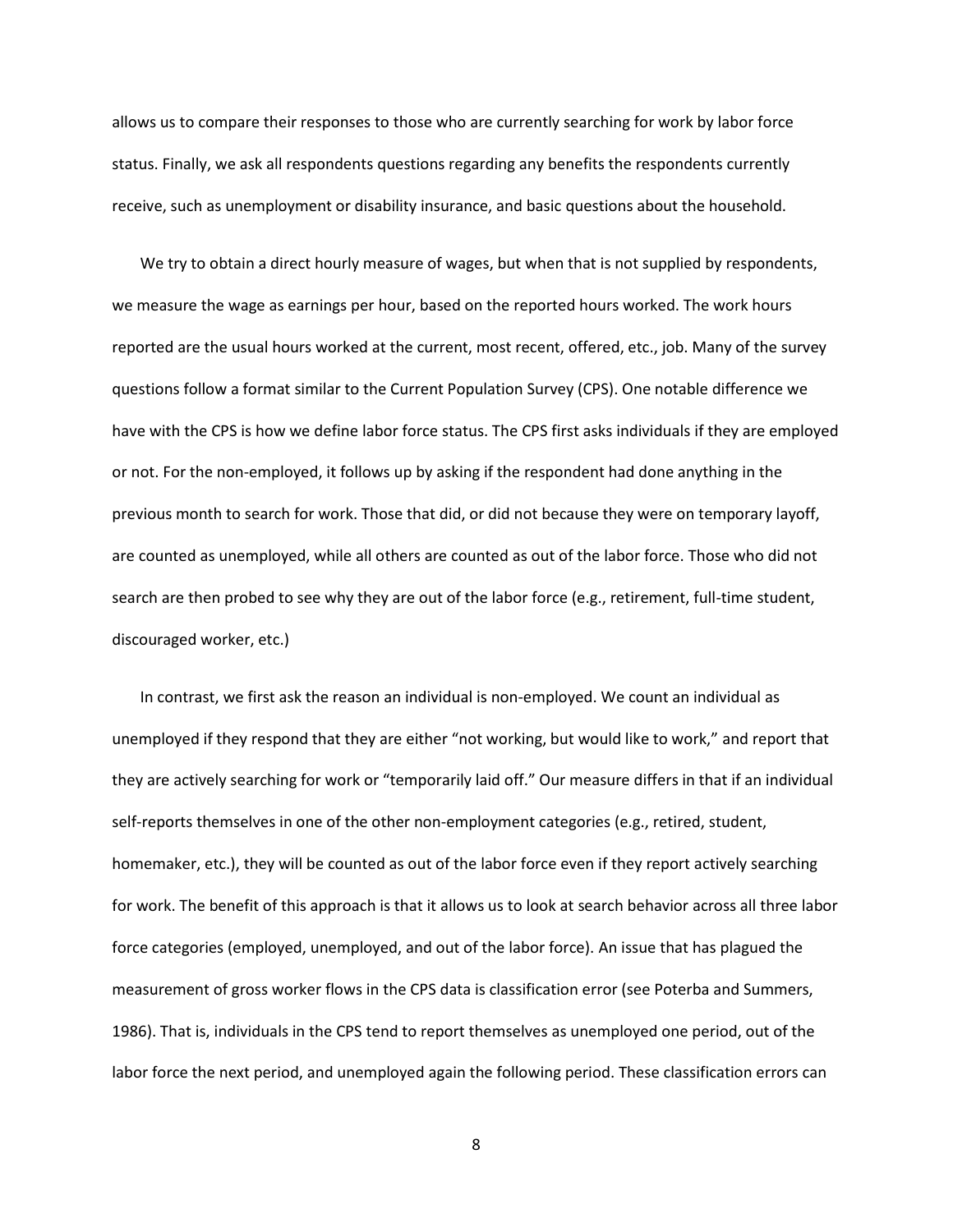have a large impact on the measured cyclicality of movements into and out of the labor force (Elsby, Hobijn, Sahin, 2013). Defining labor force status as we do can help uncover the sources of classification error, and give a better understanding of the labor dynamics of those who are considered out of the labor force.

Table 1 presents basic (sample-weighted) summary statistics from our survey and the October 2013 and 2014 CPS. The statistics across the two surveys are very similar, with some notable differences. The employment population ratio and the labor force participation rate are both somewhat higher in the SCE labor survey, as is the unemployment rate (based on the CPS definition). Demographic makeup is nearly identical, with the one notable exception being a higher share of married individuals in the SCE labor survey.

## **3. Evidence**

### **3.A. Characteristics of Job Search Effort and Outcomes**

We begin with evidence on the basic characteristics of an individual's job search and its results. Table 2 reports the incidence of job search within the last four weeks by labor force status, using the labor force definition described in the previous section. By construction, all unemployed search. Among the employed, 25 percent looked for new work in the last four weeks, with 20 percent applying to at least one job. Of those searching on the job, 35 percent were searching for an additional job and not looking to leave their current job. Over 14 percent of those reporting themselves as out of the labor force looked for work in the previous four weeks. An additional 5 percent did not search but would take a job if one was offered to them. Among the employed, nearly 7 percent did not search but would take a new job if offered.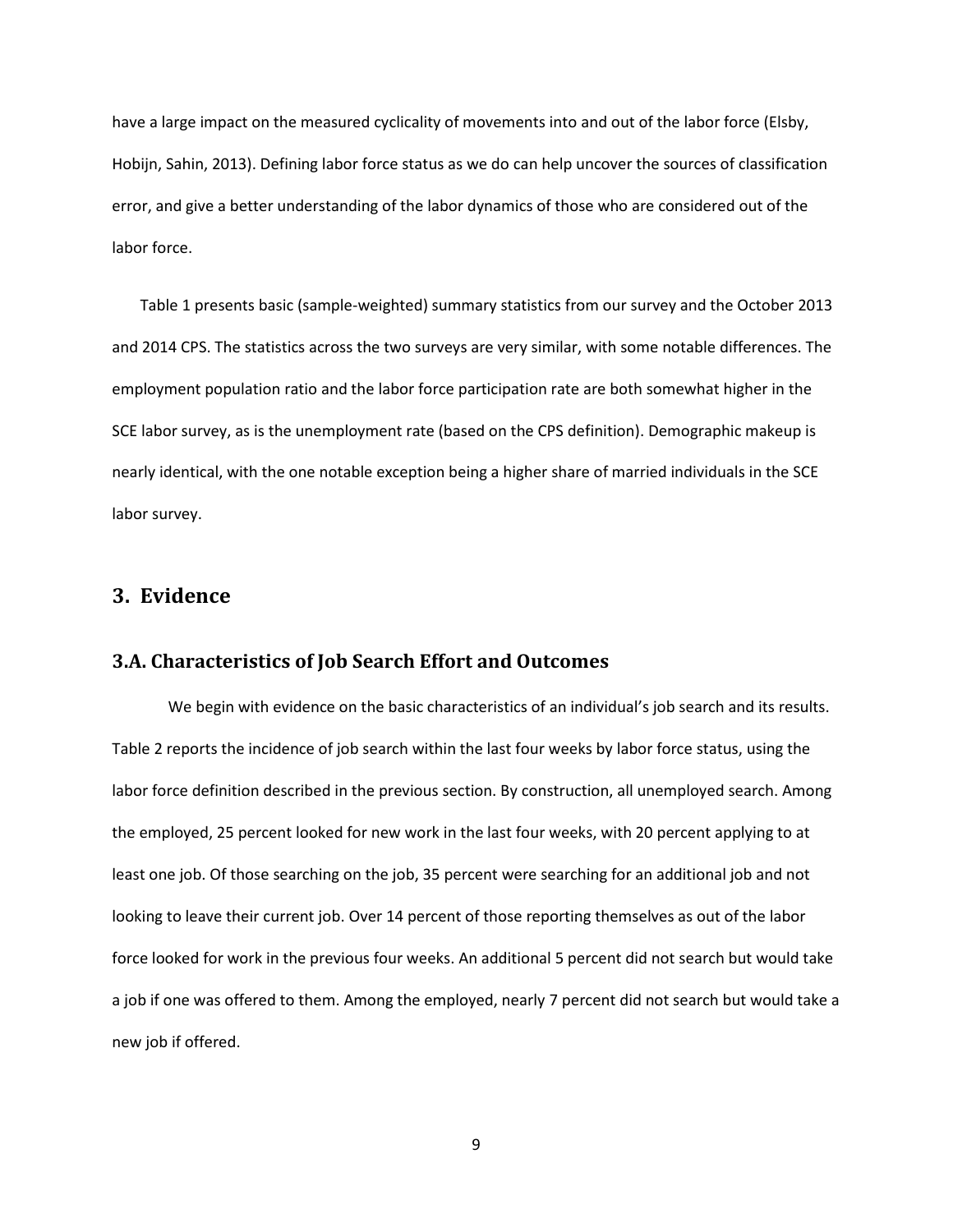Table 3 reports the effort and outcomes related to the job search process. We expand on the three labor market states. We separate the employed into those looking for new work, only looking for additional work, and those not looking at all; we split the unemployed into the short-term and long-term unemployed; and we split those out of the labor force into the retired and non-retired. The estimates are for all individuals, regardless of whether they searched. The estimates show that the unemployed send substantially more job applications than any other group, and that the short-term unemployed send almost twice as many applications as the long-term unemployed (10.8 vs. 6.6). The long-term unemployed, in turn, apply to more jobs than the employed seeking either new work (5.1) or additional work (4.4). Nevertheless, those employed and seeking new work receive the greatest number of employer contacts despite their lower search effort. They are also the most likely to receive an unsolicited contact from an employer. Unsolicited contacts and contacts through referrals are the primary way by which the employed not looking for work receive an offer. Despite the fact that they are not looking for work, these workers receive about one-third as many offers as workers who are searching on the job and about one-quarter as many offers as the unemployed.

Table 4 reports estimates on job search and search outcomes conditional on whether an individual actively looked for work. Here, we do not disaggregate the unemployed and those out of the labor force. The unemployed still put in about double the effort as employed job seekers, in terms of hours spent searching within the last week and applications sent within the last four weeks, compared to the employed. Nevertheless, the employed still have a greater contact yield (employer contacts per application sent), with those seeking new work have a yield that is more than triple that of the unemployed (0.59 versus 0.17). Furthermore, the employed seeking new work are much more likely to have received an offer from one of their employer contacts and generate more offers per application than the unemployed. The employed are also much more likely to seek work similar to their current job: 34 percent of those looking for new work are seeking something similar to their current job, while only 6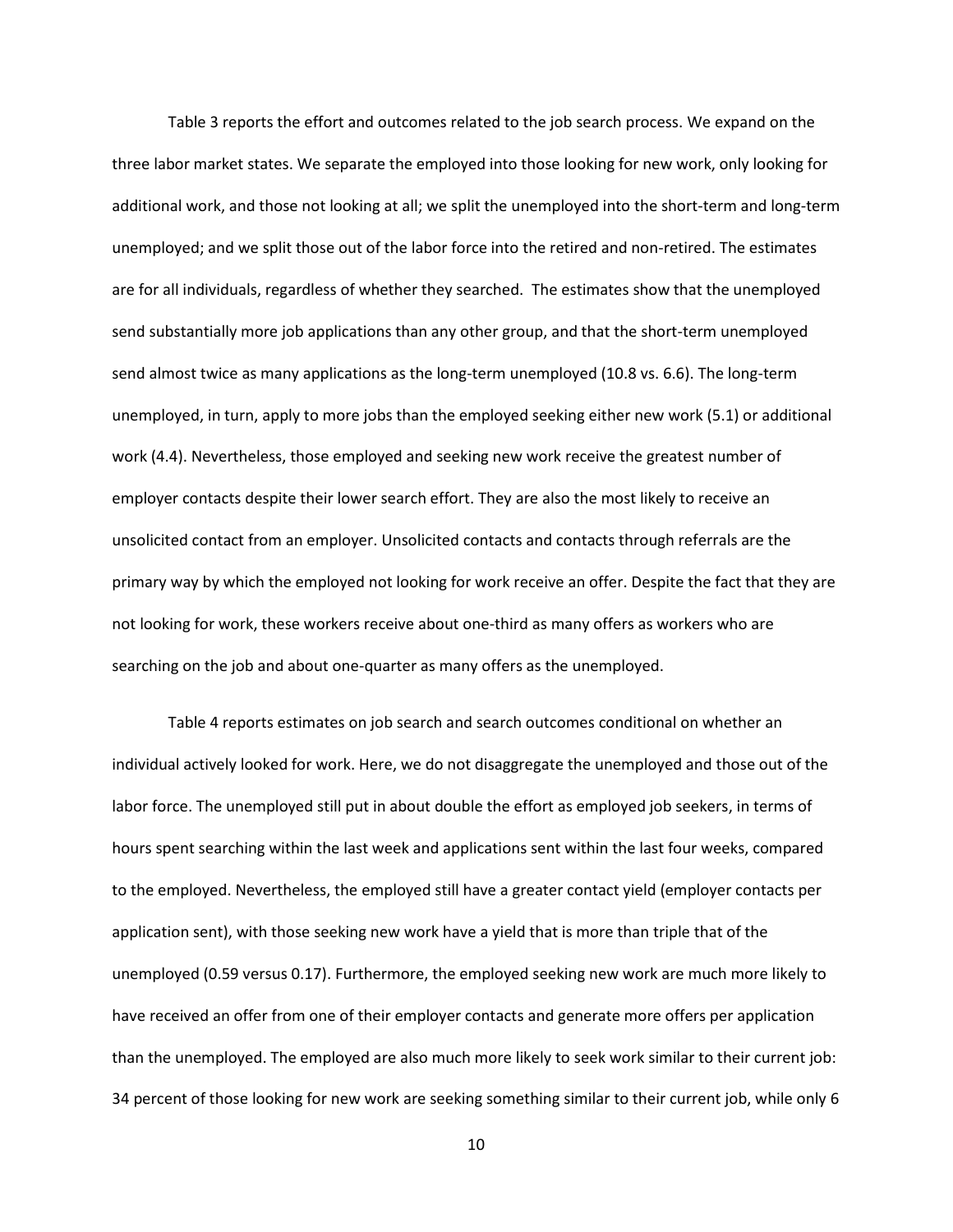percent of the unemployed are seeking something similar to their most recent job. The employed seeking an additional job and those out of the labor force tend to disproportionately seek only part-time jobs.

Table 5 reports the distribution of search effort and outcomes by labor force status. The unemployed make up about 5 percent of our sample, but account for over 32 percent of all job applications sent. At the same time, they only receive 13 percent of all offers made. In stark contrast, the employed who report not looking for work account send no applications by construction but account for 25 of all employer contacts and receive 28 percent of all job offers. This is due, in part, to the fact that they also account for 40 percent of all unsolicited employer contacts and 30 percent of all referrals. Those actively searching on the job account for another 47 percent of all job offers. Thus, the job search behavior of the unemployed can be characterized by high effort, but relatively low returns in terms of employer contacts and job offers. The employed, on the other hand, fare fairly well regardless of whether they are actually looking for work.

### **3.B. The Job Search Process of the Currently Employed**

We can also examine job search retroactively for those employed at the time of the survey interview by asking them how they came about their current jobs. The advantage of this approach is that we are able to compare the starting wages across labor force statuses controlling for differences in prior employment history (i.e., the wage and hours of the previous job), which provides a rough proxy for any unobserved differences in individual characteristics that cause individuals to sort into different labor force statuses. Our retroactive questioning allows us to differentiate individuals into those who were previously employed but quit directly to their new job, those who were previously employed but started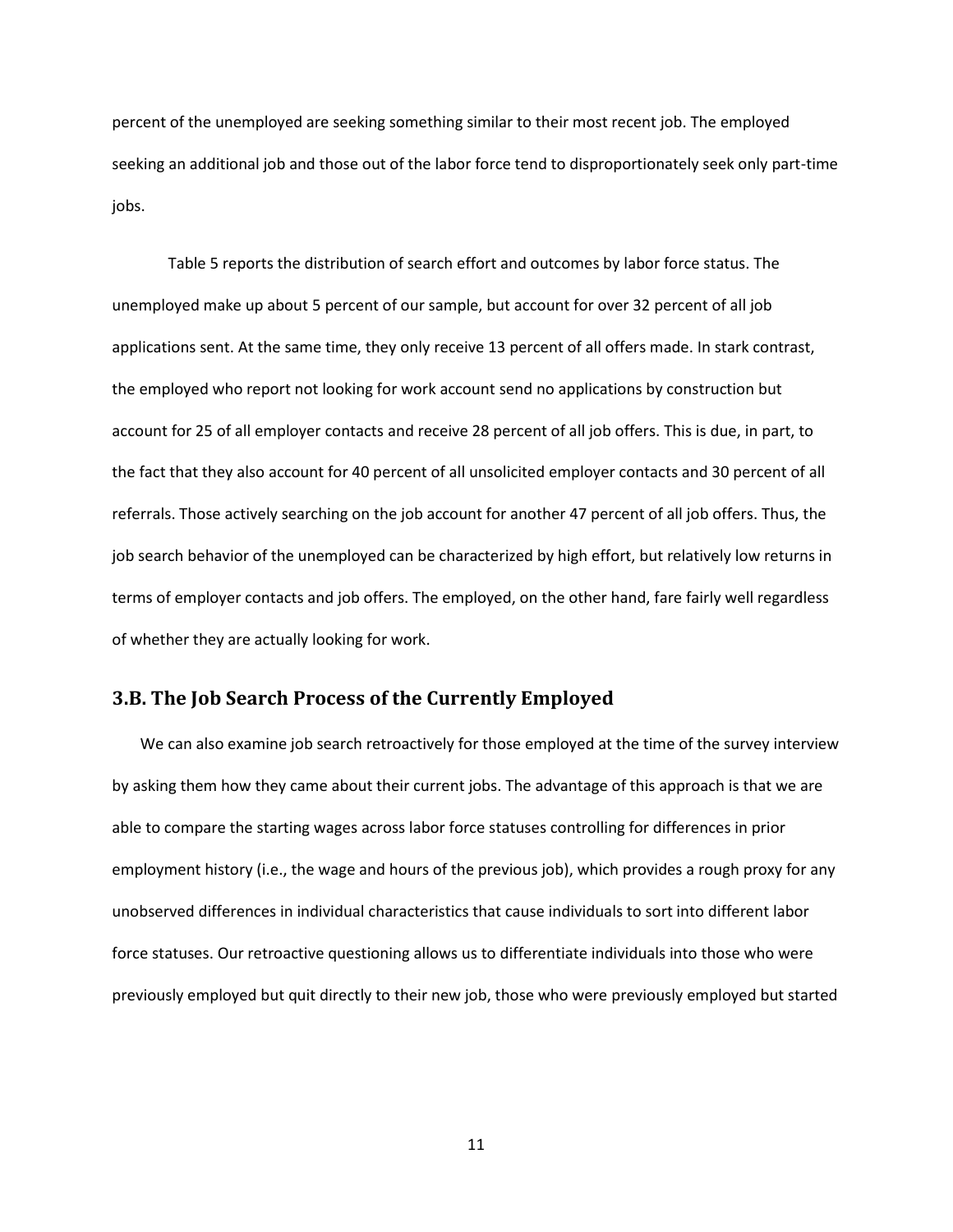their job immediately following a layoff, and those who were hired from non-employment.<sup>3</sup> We first focus on the job characteristics of the current job relative to those of the previous job. We then examine how the search process for the current job differs by employment status at the time of hire.

Table 6 presents the characteristics of the current and previous job by labor force status at the time of hire. We focus on the comparison of the non-employed to those who directly quit to their current job. Those hired from non-employment are paid lower wages, have fewer work hours, and are much less likely to have any benefits. Furthermore, those who were hired after quitting their previous job fare considerably better than those hired following a layoff. Those hired through a quit also appear to have better job stability, with an average job tenure just under 8 years, compared to just over 4 years for the non-employed. When we condition on observable characteristics of the worker and the job, the differences in wages fall somewhat.<sup>4</sup> The log difference in the current wage and starting wage between those who quit and the non-employed are 45 log points and 36 log points, respectively, before applying controls, and 19 log points and 23 log points, respectively, after controlling for observable characteristics. The differences in earnings are even larger: 61 and 52 log points, respectively, unconditionally, and 29 and 33 log points respectively, after applying controls. Controlling for the (log) wage and (log) hours of the previous job changes these differences only slightly, to 34 and 36 log points, respectively. The last rows of Table 6 shows why this is the case. Despite the large differences in the quality of the current job across the two labor force categories, the differences in the quality of the previous jobs are small and statistically insignificant. Both the wages and the work hours of the previous

 $\overline{\phantom{a}}$ 

<sup>&</sup>lt;sup>3</sup> In unreported results, we experiment with further differentiating the non-employed by those who were and were not searching for work when they were hired, but it turns out that nearly all of the non-employed were looking for work when hired.

<sup>4</sup> The individual characteristics that the residual wage measures control for sex, age, age squared, marital status, marital status  $\times$  sex, education, race, homeowner status, and number of household children. The job characteristics that the measures control for are a two-digit occupation, two-digit industry, tenure, tenure squared, firm size, an indicator for self-employment, and the date of the reported wage (e.g., the survey date for the current wage, and the date of hire for the starting wage).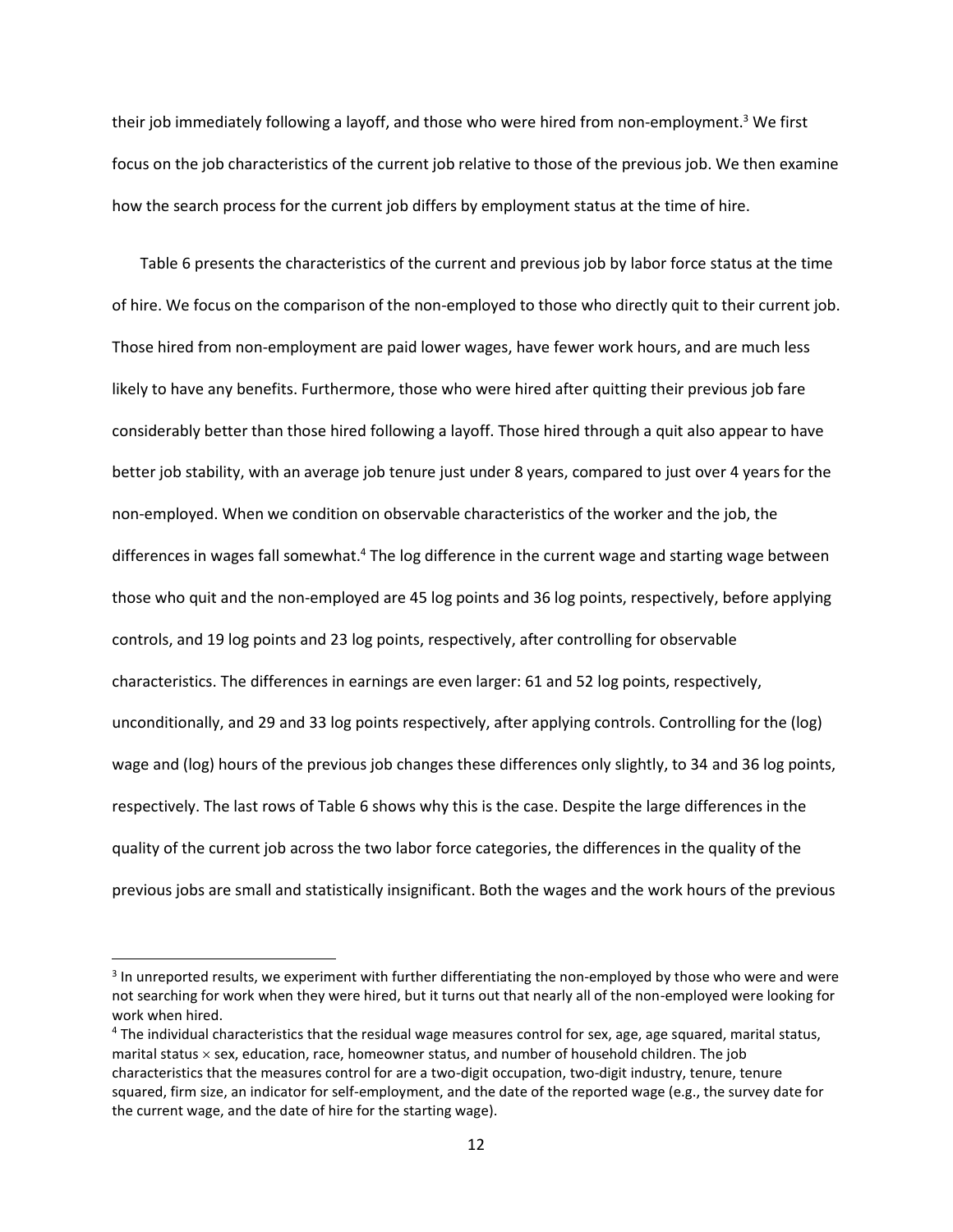jobs are comparable across groups. Unconditionally, the log difference in the previous wage between those who quit directly to their current job and those that were non-employed is only 8 log points, and falls to about 2 log points in favor of the non-employed when controlling for observable characteristics. Differences in earnings between the two groups are also small: 12 log points unconditionally, and 2 log points in favor of the non-employed when controlling for observable characteristics. Figure 1 illustrates these differences graphically for the full distribution of the employed. It plots the (log) difference in the starting wage, relative to the previous wage, for those who quit directly to their current job and those who were previous non-employed. After controlling for observable characteristics, those who quit receive a 6 log point increase in their wage, while those who were non-employed receive a 16 log point *decrease* in their wage.

Table 7 reports the estimates on search behavior for the current job by labor force status at the time of hiring. Those hired from non-employment search more than twice as long, on average, as those who quit directly to their current job. The non-employed are also considerably less likely to have had a referral or unsolicited contact in their prior search, consistent with the outcomes of current job seekers in Tables 3 and 4. The non-employed also sent more applications per week (and considerably more total applications, since their search spells were so much longer), but received about half as many offers per week as those who quit directly to their current job. Consequently, the non-employed have much lower offers per application than those who quit, 0.179 versus 0.462. Finally, those hired from nonemployment are about twice as likely to be searching for work again at the time of the survey interview, with 42 percent of them actively looking for new work, compared to 21 percent of those who quit to their current job.

The evidence does not seem to support the hypothesis that the poor employment prospects of those seeking work from non-employment are the result of negative selection. In contrast, the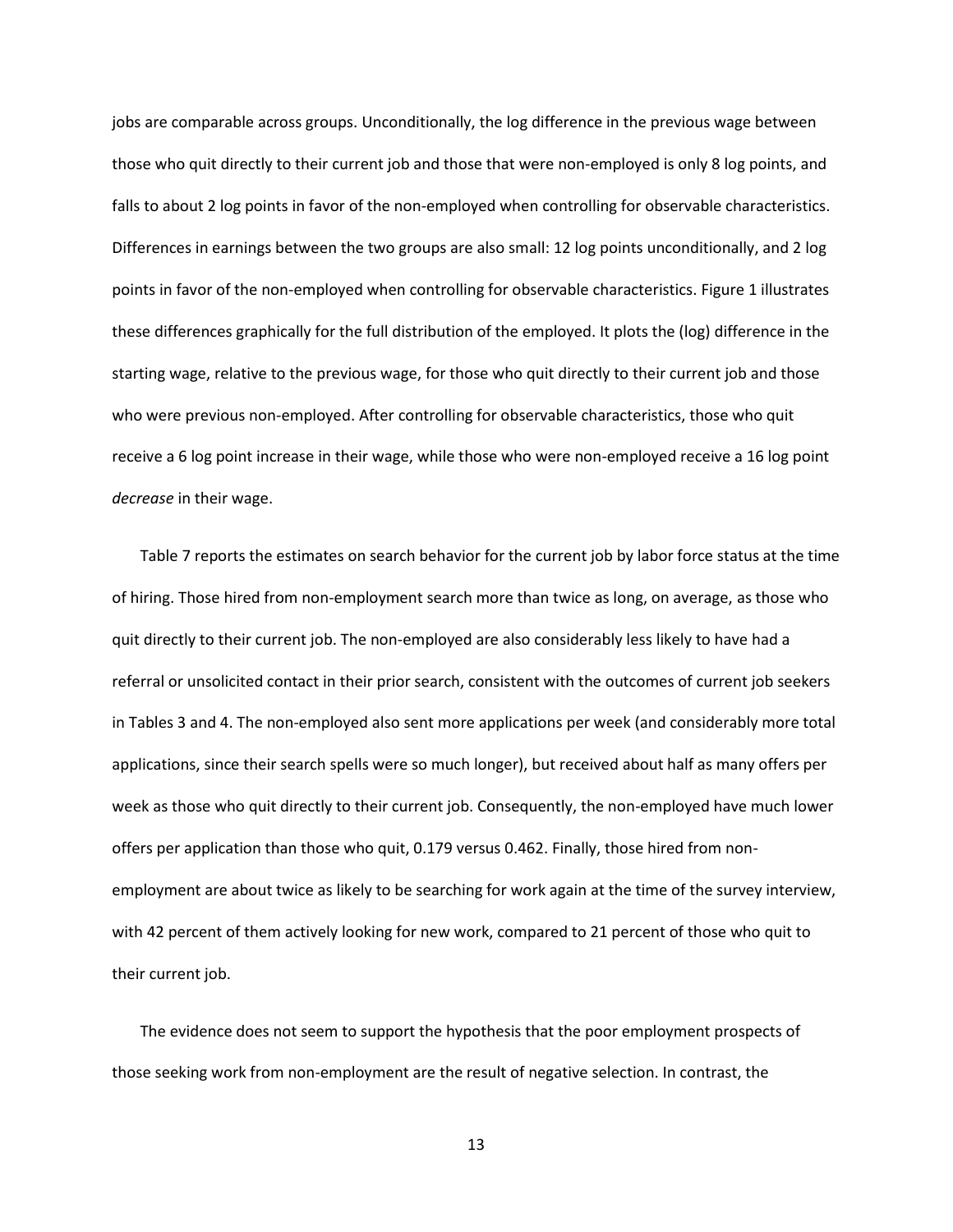employment histories by labor force status at the time of hire are quite similar. Instead, the evidence appears consistent with an implicit penalty for job seeking while unemployed, similar to Kroft, Lange, and Notowidigdo (2013). Even those who found work immediately following a layoff fare better than those who are non-employed. If job-finding has a stochastic and idiosyncratic component to it, these individuals could be thought of as those who were stochastically "lucky" in their job findings prospects, while the remainder are those who were forced into a spell of non-employment before finding a job, further dampening their prospects. There may still be some unobserved differences across individuals that previous job history does not capture, but the job histories alone suggest that individuals at the time of hire are fairly similar, on average, across the labor force categories.

# **4. Characteristics of Job Offers, Accepted Jobs, and the Reservation Wage**

Thus far, it is clear that the unemployed fare worse than those searching while on the job in their job-finding prospects. They exert more effort yet receive fewer offers. Furthermore, those who do find work appear to be in lower-quality jobs that those who quit directly to their current job despite the fact that there are little differences in the earnings of their previous jobs. This holds even after controlling for observable characteristics of the job and worker.

To dig further into why these differences persist, we examine how the actual job offers, including all offers and the subset of those that are accepted, differ by labor force status at the time of the offer. We also compare how reported reservation job values differ by labor force status. The measures are important features of most models of labor market search, and within such models, are tightly linked. For example, in a canonical model of wage dispersion, such as Burdett and Mortensen (1998), the difference between the distribution of offered wages and accepted wages is determined by the reservation wage of the unemployed. The model we present below also has this feature.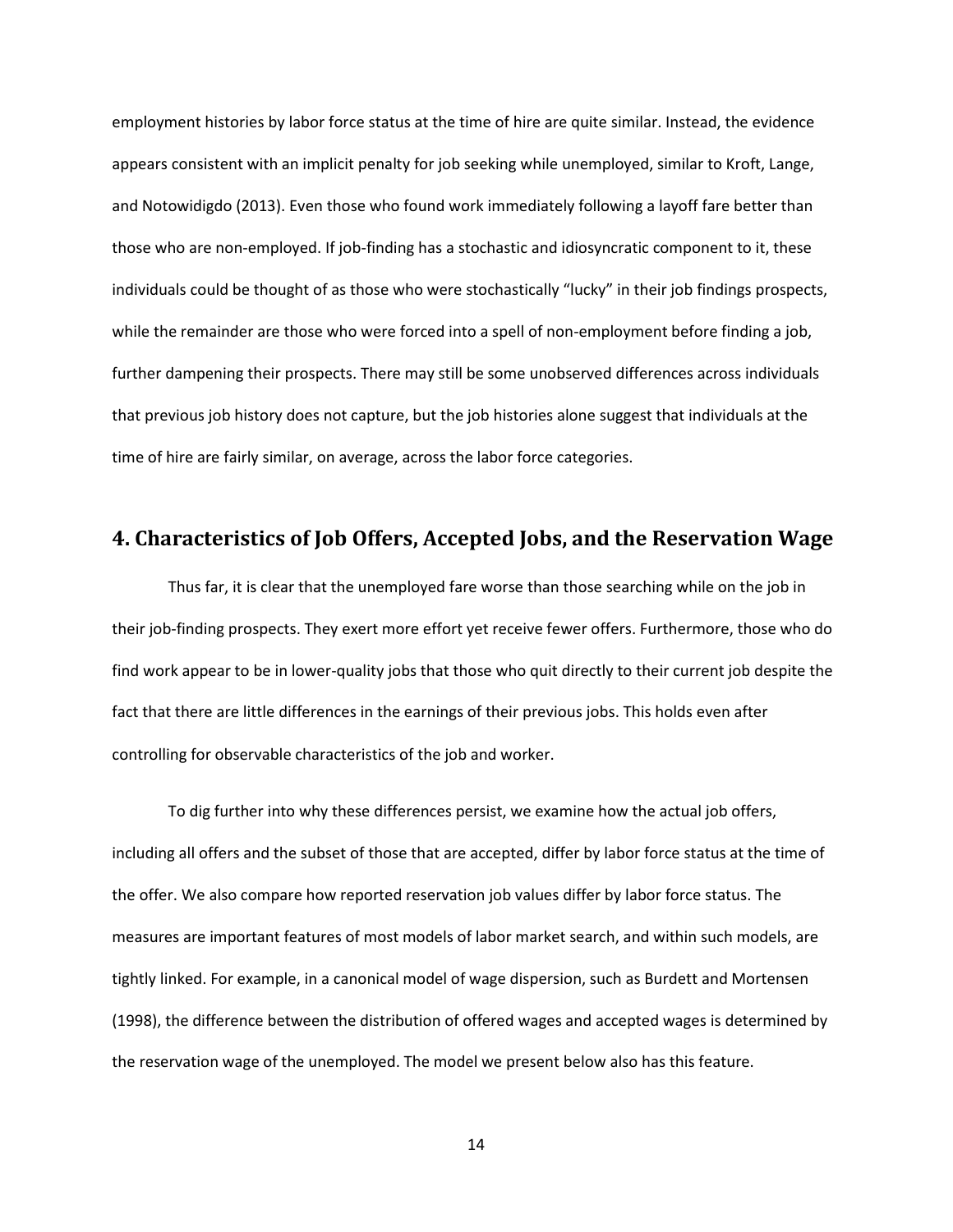Consequently, it is useful to see how these constructs relate to each other in the data, as they each have a direct relationship to theory.

Our survey asks individuals about any offers they received in the last four weeks. For those who received no offer in the last four weeks, it probes further to elicit information on any offers received within the last six months. It asks a about a variety of job characteristics and about characteristics of the search and bargaining process. It also asks if the offer was accepted (and if it represented their current job), and it asks whether the individual was employed, either full-time or part-time at the time of the offer. Our reservation wage represents the lowest wage an individual is willing to accept. We also ask about their desired hours and their preferences on other aspects of the job (relocation, commuting, health benefits, and hours).

Table 8 presents the characteristics of all job offers by labor force status at the time of the job offer. We focus on the comparison of the non-employed to those looking for full-time work. In short, the non-employed receive consistently worse job offers than the employed. Those who were employed fulltime at the time of the offer receive offers with wages that are 82 percent higher, hours that are 28 percent higher, and are half as likely to have no benefits. They are also twice as likely to have received their offer through an unsolicited contact, though only slightly more likely to have received the offer through a referral. Potentially contributing to the differences in job offers between the two groups, the full-time employed are more than twice as likely to bargain over their offers, with 45 percent of their offers involving some bargaining, compared to 21 percent for the non-employed. Controlling for observable worker characteristics reduces the differences between the full-time employed and nonemployed considerably, but large differences persist. The difference in (log) offer wage between the two groups falls from 60 log points to 28 log points, while the difference in (log) offer earnings falls from 84 log points to 43 log points. Additionally controlling for the prior wage and hours of the individual as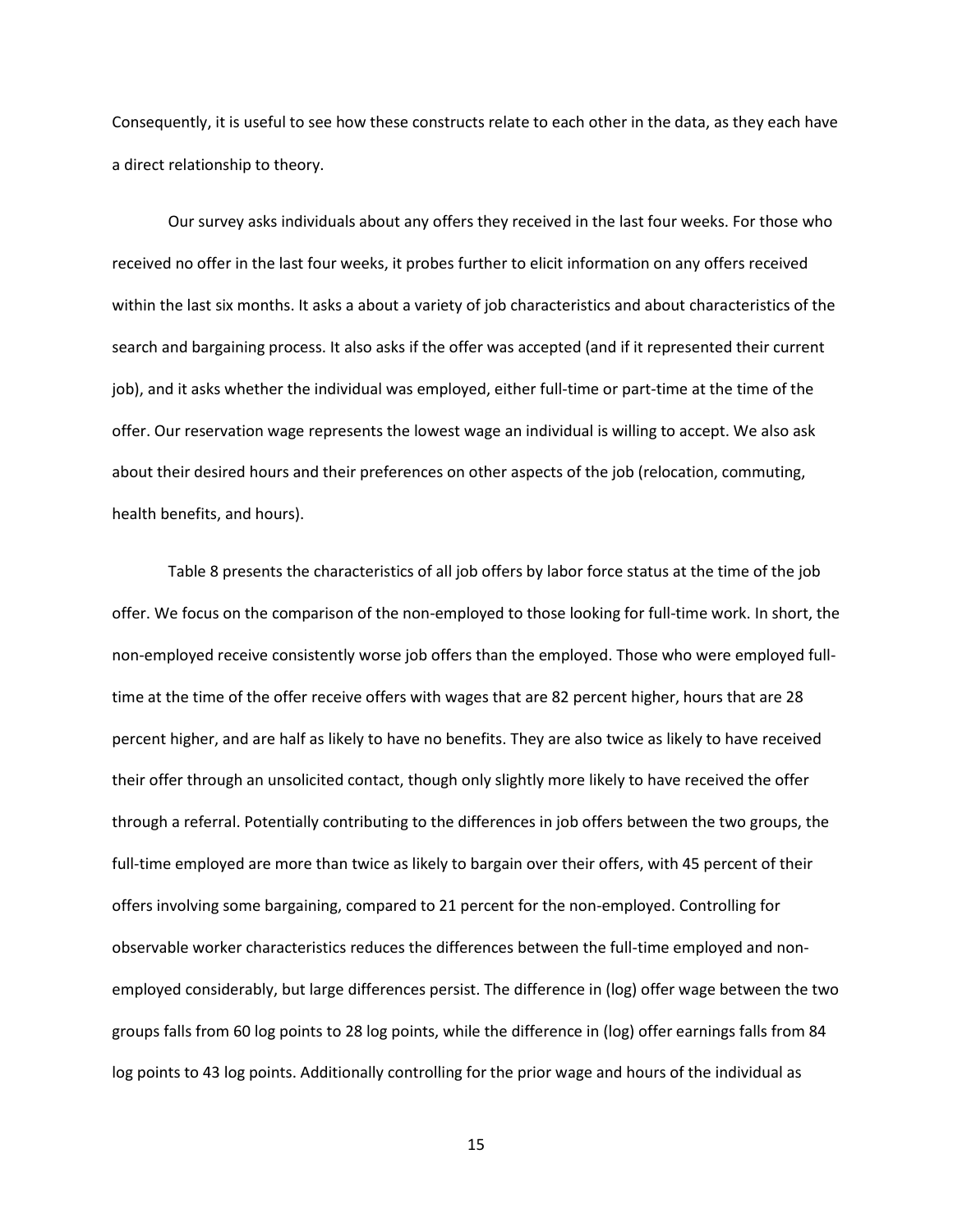essentially the same effect, reducing the wage and earnings differences to 29 and 37 log points, respectively.<sup>5</sup>

Despite these relatively poor job offers, the non-employed are more than twice as likely to accept them as the full-time employed, with 58 percent of offers accepted versus 27 percent. Table 9 shows that the lower degre3 of selectivity by the non-employed generates even more stark differences between their accepted wages and those of the full-time employed. The evidence suggests that a primary reason for the lack of selectivity is the lack of alternative options for the non-employed. Over 30 percent of the non-employed cite a lack of other alternatives as the main reason for accepting an offer, while only 2 percent of the full-time employed cite that as their primary reason. Consequently, the (log) difference in accepted wages between the full-time employed and non-employed grows to 91 log points, and the (log) difference in earnings grows to 115 log points, unconditionally. The (log) difference in wages is still 35 log points, and the (log) difference in earnings is 47 log points, after controlling for observable characteristics. Additionally controlling for the prior wage and hours only removes some of the remaining difference, however, with the (log) difference in wages falling to 29 log points, and the (log) difference in earnings falling to 29 log points as well.

Table 10 shows another reason the non-employed are more likely to accept poor job offers: they have lower reservation wages. Notably, the table presents our reservation job value estimates by labor force status at the time of the survey interview. We focus on the comparison of the unemployed to those who are employed and seeking a new job. The unemployed have a substantially lower reservation wage, on average, than the employed seeking new work. Despite this, both groups are generally looking for full-time work. The evidence in Tables 8 and 9, however, show that the employed

l

<sup>&</sup>lt;sup>5</sup> The prior wage and hours for individuals comes from the previous job for the employed and the most recent job of the non-employed.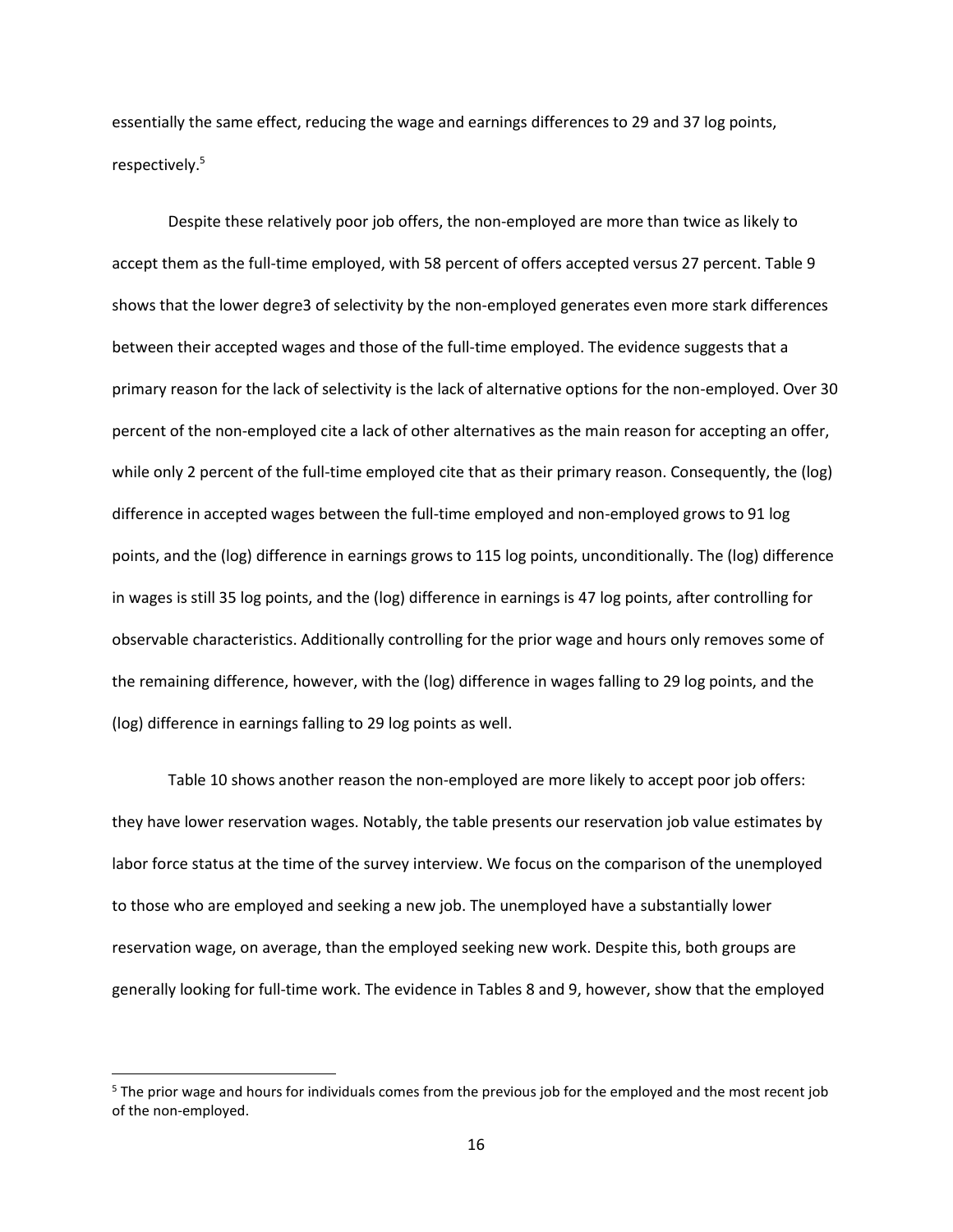are much more likely to find it. Unconditionally, the log difference in reservation wages between the employed seeking new work and the unemployed is 49 log points, while the log difference in earnings is 59 log points. Controlling for observable characteristics reduces these differences to 26 and 30 log points, respectively, but additionally controlling for the wage and hours of the prior job increases the difference back slightly, to 30 and 33 log points, respectively. Additionally, despite a lower reservation wage, the unemployed appear less willing to relocate for new work, with 55 percent saying they would not do it for any wage. Only 30 percent of the employed seeking new work say the same. The employed are somewhat more likely require health insurance and slightly less likely to accept higher than their desired hours.

Putting the evidence on job offers, accepted offers, and reservation wages together suggests that the unemployed accept relatively poor job offers in part because they have few other options and in part because their reservation wages are low. It is worth noting that the two causes need not be independent of each other. Figure 2 presents the difference in the distributions of the offered wages and accepted wages for the full-time employed and non-employed, defined by their labor force status at the time of their offer. The top panel presents the distributions controlling for observable characteristics and the prior wage and hours, but with no normalizations. The bottom panel shows the distributions with the same controls, but normalizes the wages relative to an individual's reservation wage.

Consistent with the evidence in Tables 8 and 9, the offer wage distribution of the full-time employed stochastically dominates the offer distribution of the non-employed, and the accepted wage distribution of the full-time employed also stochastically dominates the accepted wage distribution of the non-employed. As one would expect, within each group of individuals, the accepted wage distribution is less disperse than the offer wage distribution, though there is not much evidence of left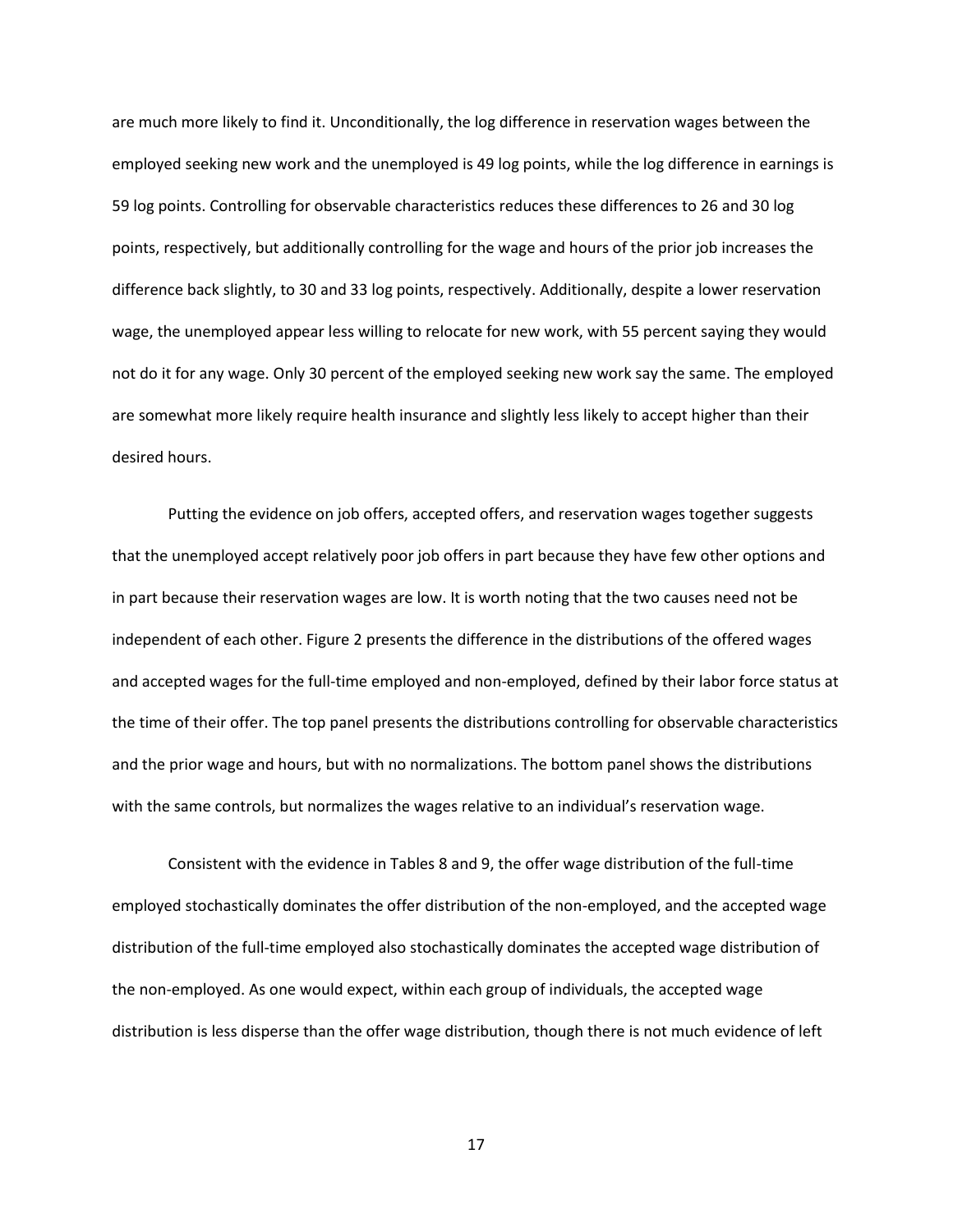truncation of the distributions, as one might expect if acceptance decisions were dominated by a single reservation wage.

Since Table 10 shows that there is clear and systematic differences in the reservation wage, we turn to the normalized distributions in the bottom panel of Figure 2. In this case, the offer distribution and the acceptance distribution of the non-employed are now very similar. In other words, once we account for heterogeneity in reservation wages, the non-employed generally accept what they are offered. This is not the case for the full-time employed, however. Accounting for the differences in their reservation wages suggests that their accepted wage offer distribution is less disperse and stochastically dominates their offered wage distribution. In other words, the full-time employed are selective in the jobs that they accept, and as theory would predict, their reservation wage drives a wedge between their offered wages and accepted wages.

# **5. A Model of On-the-Job Search with Endogenous Search Effort**

### **5.A. Model Setup**

We now turn to a model of on-the-job search with endogenous search effort. Our model is an extension of the model of Christensen et al. (2005). Here, we allow for differing levels of search efficiency between the employed and unemployed, which is reflected in differing job-offer arrival rates. The model economy is comprised of homogenous, risk neutral workers who can search either on-thejob or while unemployed. Wage offers, w, are drawn from an i.i.d. distribution with c.d.f.  $F(w)$ , i.e.,  $F(w)$  equals the probability a wage  $w' \leq w$  is drawn. Similarly,  $F(w)$  is the faction of vacancies that offer  $w$  or less.

Outside offers arrive at Poisson rate  $s\lambda$ , where s is the endogenously chosen level of search effort and  $\lambda$  is the job-offer arrival rate. The job-offer arrival rate differs by employment status, so that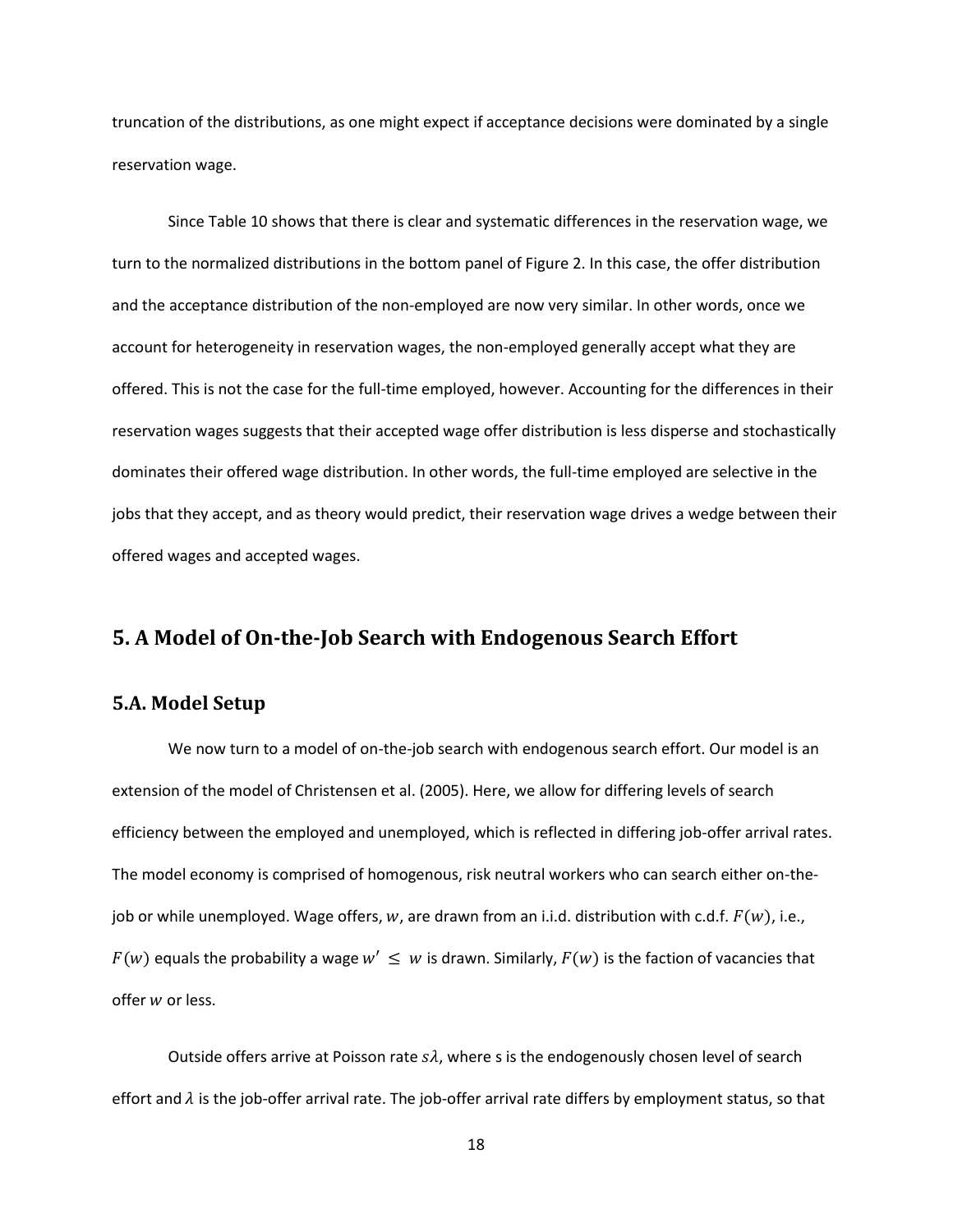$\lambda = \lambda_i$  for  $i \in \{e, u\}$ .<sup>6</sup> Search effort has an increasing, convex cost,  $c(s)$ , with  $c'$ ,  $c'' > 0$  and  $c(0) =$  $c'(0) = 0$ . Existing jobs end exogenously at a rate  $\delta$ , and the discount rate is r.

Given this setup, the Bellman equation for the employed is

$$
rW(w) = \max_{s \ge 0} \Big\{ w - c(s) + s\lambda_e \int [\max\{W(x), W(w)\} - W(w)] dF(x) - \delta[W(w) - U] \Big\}.
$$
 (1)

This can be rewritten as

 $\overline{\phantom{a}}$ 

$$
W(w) = \max_{s \ge 0} \left\{ \frac{w - c(s) + s\lambda_e \int \max\{W(x), W(w)\} dF(x) + \delta U}{r + \delta + s\lambda_e} \right\}.
$$

As Christensen et al. (2005) note, one can show that the value of employment is increasing in the wage. Consequently, optimal search effort will vary with the wage. Since the cost of search effort is increasing and convex, search effort will decline with the wage. One can write the derivative of (1) with respect to  $w$  as

$$
W'(w) = \frac{1}{r + \delta + s_e(w)\lambda_e[1 - F(w)]} > 0,
$$

where  $s_e(w)$  is the optimal choice of search effort by the employed given w. As one can see, the derivative is strictly positive. The first order condition of (1) is

$$
c'(s_e(w)) = \lambda_e \int_w^{\overline{w}} [W(x) - W(w)] dF(x) = \lambda_e \int_w^{\overline{w}} W'(x) [1 - F(x)] dx
$$
  

$$
= \lambda_e \int_w^{\overline{w}} \frac{[1 - F(x)]}{r + \delta + s_e(x) \lambda_e [1 - F(x)]} dx,
$$
 (2)

<sup>&</sup>lt;sup>6</sup> Our model is closely related to the extension of Christensen et al. (2005) derived by Hornstein, Krusell, and Violante (2011), but it maintains the distinction between search effort,  $s_i$ , and search efficiency,  $\lambda_i$ , since our data can separately identify the two.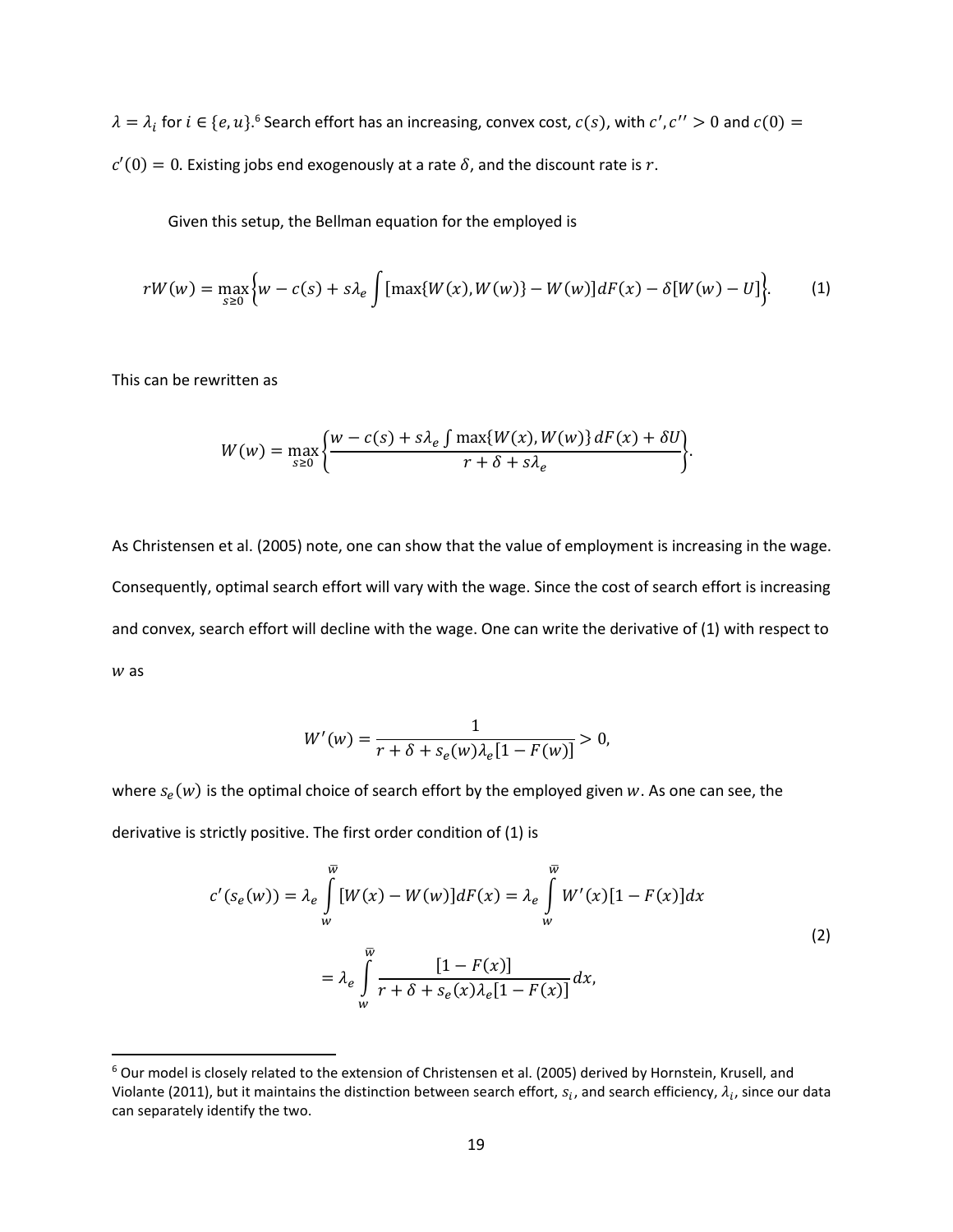where  $\overline{w}$  is the upper support of  $F(w)$ . The last two equalities can be derived by integrating by parts and substituting for  $W'(w)$ . Note that, since  $s'(w) < 0$ , it will be the case that  $s(\overline{w}) = 0$ .

The unemployed face a similar value of search. While unemployed, individual receive a flow utility of unemployment,  $b$ . They have the same search cost function as the employed, but face a different joboffer arrival rate. Consequently, an unemployed job seeker solves

$$
rU = \max_{s \ge 0} \left\{ b - c(s) + s\lambda_u \int \left[ \max\{W(x), U\} - U \right] dF(x) \right\}.
$$
 (3)

The unemployed will have a reservation wage, R, that solves  $W(R) = U$ . In other words, the reservation wage is the wage where the unemployed are just indifferent between a job that pays  $R$  and unemployment. One can show that, since the unemployed all have the same flow value of unemployment and face the same expected wage, they will all choose the same search effort. As it turns out, the optimal search effort of the unemployed will depend only on the reservation wage, so that the search effort of the unemployed,  $s_u$ , is such that  $s_u = s_u(R)$ . Despite the fairly straightforward solution to the optimal search effort of the unemployed, it is useful in this case to derive the first order condition for (3) because it will be useful in deriving  $R$  in this model,

$$
c'(s_u) = \lambda_u \int\limits_R^{\overline{w}} \frac{[1 - F(x)]}{r + \delta + s_e(x)\lambda_e[1 - F(x)]} dx.
$$
 (4)

The solution is identical to (2) except for the different job-offer arrival rate and the fact that the expected value of search, represented by the integral, spans all possible equilibrium wages, since no firm will offer a wage (and no worker will accept a wage) less than  $R$  in equilibrium.

We can obtain an expression for the reservation wage by using the fact that  $W(R) = U$  and substituting in (1) and (3). Doing so yields the following expression,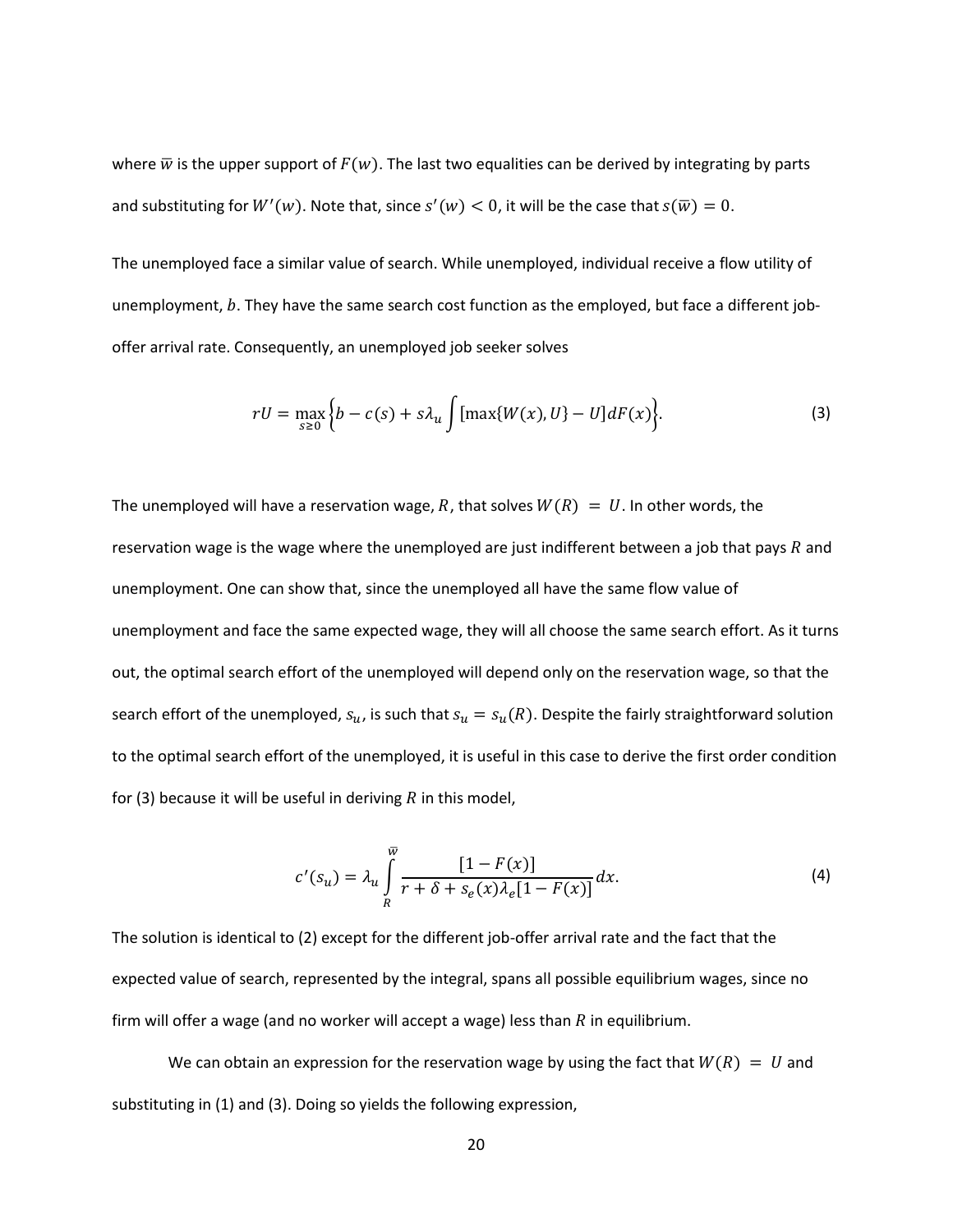$$
R = b - [c(s_u) - c(s_e(R))] + [s_u \lambda_u - s_e(R)\lambda_e] \int\limits_R^{\overline{w}} \frac{[1 - F(x)]}{r + \delta + s_e(x)\lambda_e[1 - F(x)]} dx.
$$
 (5)

In general, whether or not the reservation wage is greater than or less than the flow value of unemployment,  $b$ , will depend on the search effort cost function and the expected returns to search, conditional on the job-finding rate, i.e., the integral on the right-hand side of (5). Regardless of the relative value of the reservation wage, it will be the case that those employed at the reservation wage will exert greater (less) search effort than the unemployed if  $\lambda_e > \lambda_u$  ( $\lambda_e < \lambda_u$ ). To see this, simply substitute (2) into (4) for the case where  $w = R$  to obtain

$$
c'(s_u) = \frac{\lambda_u}{\lambda_e} c'(s_e(R)).
$$
\n(6)

Since  $c(s)$  is convex,  $\lambda_e > \lambda_u$ will imply that  $s_u < s_e(R)$ . Note that if  $\lambda_e = \lambda_u$ , then  $R=b$  and  $s_u=$  $s_e(R)$  and we have exactly the model of Christensen et al. (2005). To understand how the reservation wage will respond to these differences, maintain the assumption that  $\lambda_e > \lambda_u$  and return to equation (5). Given that  $s_u < s_e(R)$ , the difference in cost functions on the right-hand side of (5) will tend to increase the reservation wage. Searching while employed will imply higher equilibrium search effort (because of the greater returns to search), so the job seeker will have to be compensated with a higher reservation wage. At the same time,  $s_u < s_e(R)$  implies that the last term on the right-hand side is negative. Higher search efficiency while employed increase the option value of employment, causing the job seeker to lower her reservation wage in order to become employed and have an opportunity of even better (or at least more frequent) job offers once employed. Though we do not derive it here, one can premultiply the right-hand sides of (2) and (4) by  $s_i$  and substitute them into the last term on the righthand side of (5), then appeal to the fact that  $c(s)$  is a convex function to show that, in general, the reservation wage will be less than b when  $\lambda_e > \lambda_u$ . That is to say, the option value of employment is the dominant effect on the reservation wage.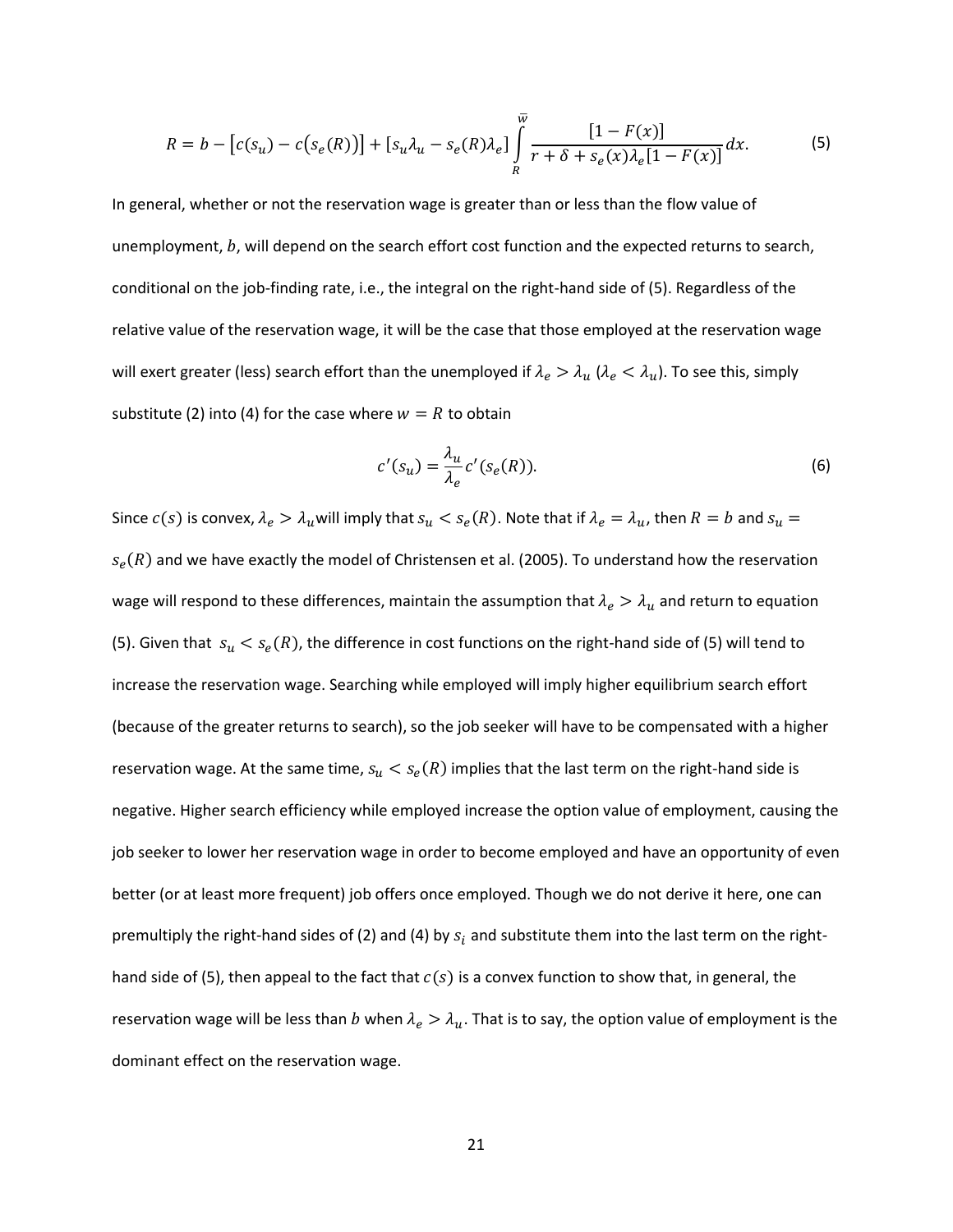### **5.B. Model Steady-State**

In steady state, unemployment inflows must equal unemployment outflows, and employment inflows must equal employment outflows. Normalizing the labor force to one, the inflow into unemployment will be  $(1 - u)\delta$  and the outflow from unemployment to employment will be  $[s_u \lambda_u [1 - F(R)] u$ . This implies that the steady-state level of unemployment solves

$$
\frac{u}{1-u} = \frac{\delta}{s_u \lambda_u [1 - F(R)]} = \frac{\delta}{s_u \lambda_u}.
$$
\n(7)

where the last equality follows because  $F(R) = 0$  in equilibrium. Equation (7) illustrates the standard model of unemployment where increases in the job destruction rate (i.e., turnover) increases the unemployment rate, while increases in the job-finding rate of the unemployed decreases unemployment.

Turning to the steady-state equation for the employed, we must first define the c.df. of the distribution of wages of the employed as  $G(w)$ , i.e.,  $G(w)$  is the fraction of all workers earnings wage less than or equal to w. Since wages do not change while employed,  $G(w)$  is also equal to the c.d.f. of the distribution of accepted wages. The c.d.f. will evolve through an inflow of unemployed into jobs with a wage between R and w. Therefore, the inflow will be  $s_u \lambda_u[F(w) - F(R)]u$ . It will also evolve through an outflow of employed workers. The outflow will consist of all workers with a wage of  $w$  or less that loses their job exogenously, plus all workers who find a job that pays  $w' > w$ . This implies that the outflow of employed workers is

$$
(1-u)G(w)\delta + (1-u)\lambda_e \int\limits_R^w s_e(x)[1 - F(w)]dG(x).
$$

Rewriting the employment flow steady state equation, one obtains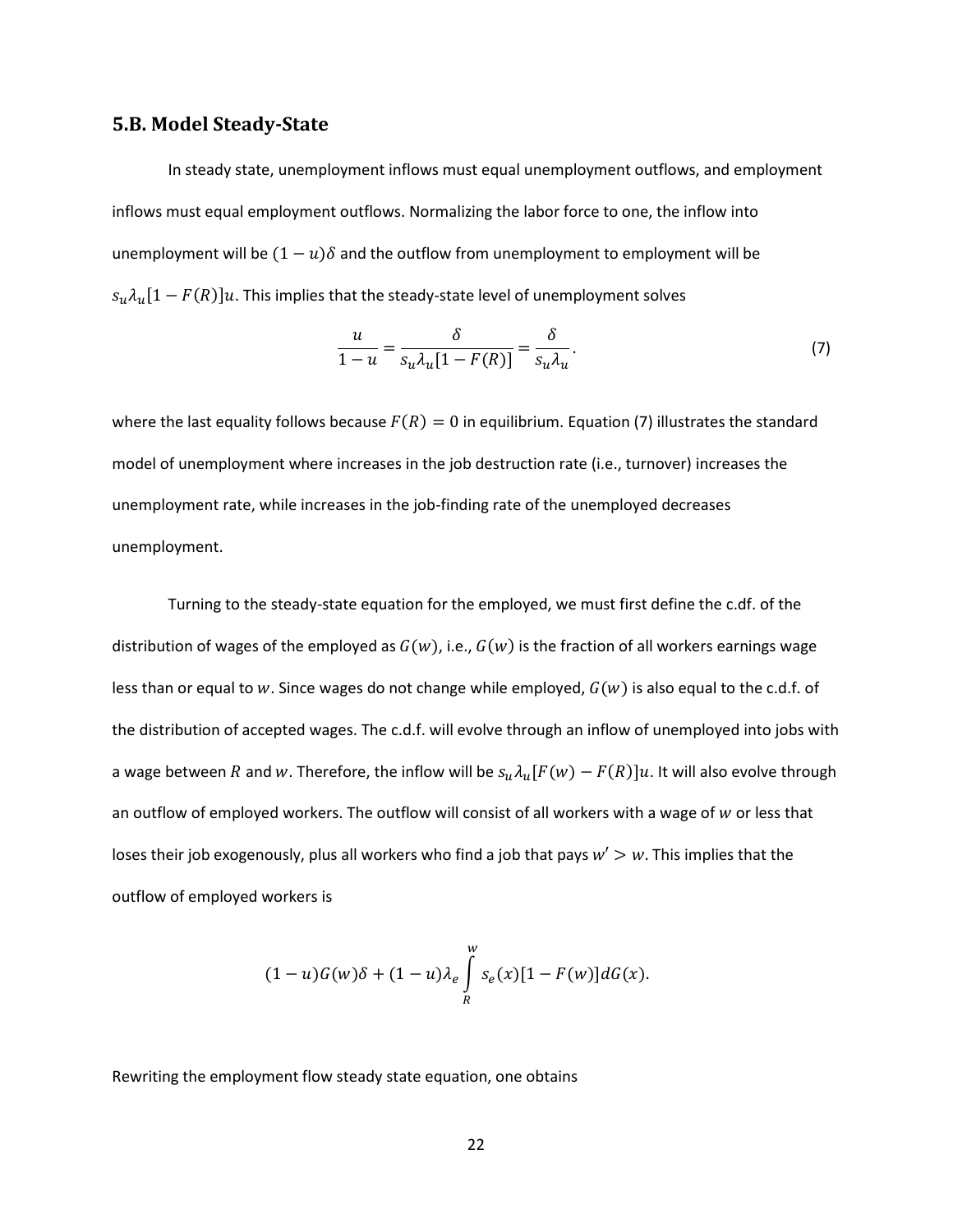$$
\delta G(w) + \lambda_e [1 - F(w)] \int_R^w s_e(x) dG(x) = s_u \lambda_u [F(w) - F(R)] \frac{u}{1 - u} = \delta F(w),
$$
 (8)

where the last inequality follows from (7) and the fact that  $F(R) = 0$ . Equation (8) implies that  $G(w)$ stochastically dominates  $F(w)$ , and the difference can be interpreted as a employment premium on the wage. It is decreasing in the job destruction rate, but increasing in the job-offer rate. Note also that the integral is equal to the average search effort for all those searching on the job with a wage less than or equal to  $w$ .

$$
\frac{F(w) - G(w)}{1 - F(w)} = \frac{\lambda_e}{\delta} \int\limits_R^w s_e(x) dG(x) > 0, \text{ for all } w \in \left(\underline{w}, \overline{w}\right). \tag{9}
$$

# **5.C. Basic Calibration**

If we let search effort costs be  $c(s) = \frac{s^{1+\gamma}}{1+\gamma}$  $\frac{1}{1+\gamma}$ ,  $\gamma \geq 0$ , we can derive a more specific function for the reservation wage in (5). First, note that  $c'(s) = s^{\gamma}$ , which we can substitute into (6) to show that

$$
s_u = \left(\frac{\lambda_u}{\lambda_e}\right)^{\frac{1}{\gamma}} s_e(R). \tag{10}
$$

Substituting this into (5) and rearranging terms, we get the following expression for the reservation wage,

$$
R = b - c(s_u) \left( 1 - \left(\frac{\lambda_e}{\lambda_u}\right)^{\frac{1+\gamma}{\gamma}} \right) + s_u \lambda_u \left( 1 - \left(\frac{\lambda_e}{\lambda_u}\right)^{\frac{1+\gamma}{\gamma}} \right) \int\limits_R^{\overline{w}} \frac{[1 - F(x)]}{r + \delta + s_e(x) \lambda_e [1 - F(x)]} dx. \tag{11}
$$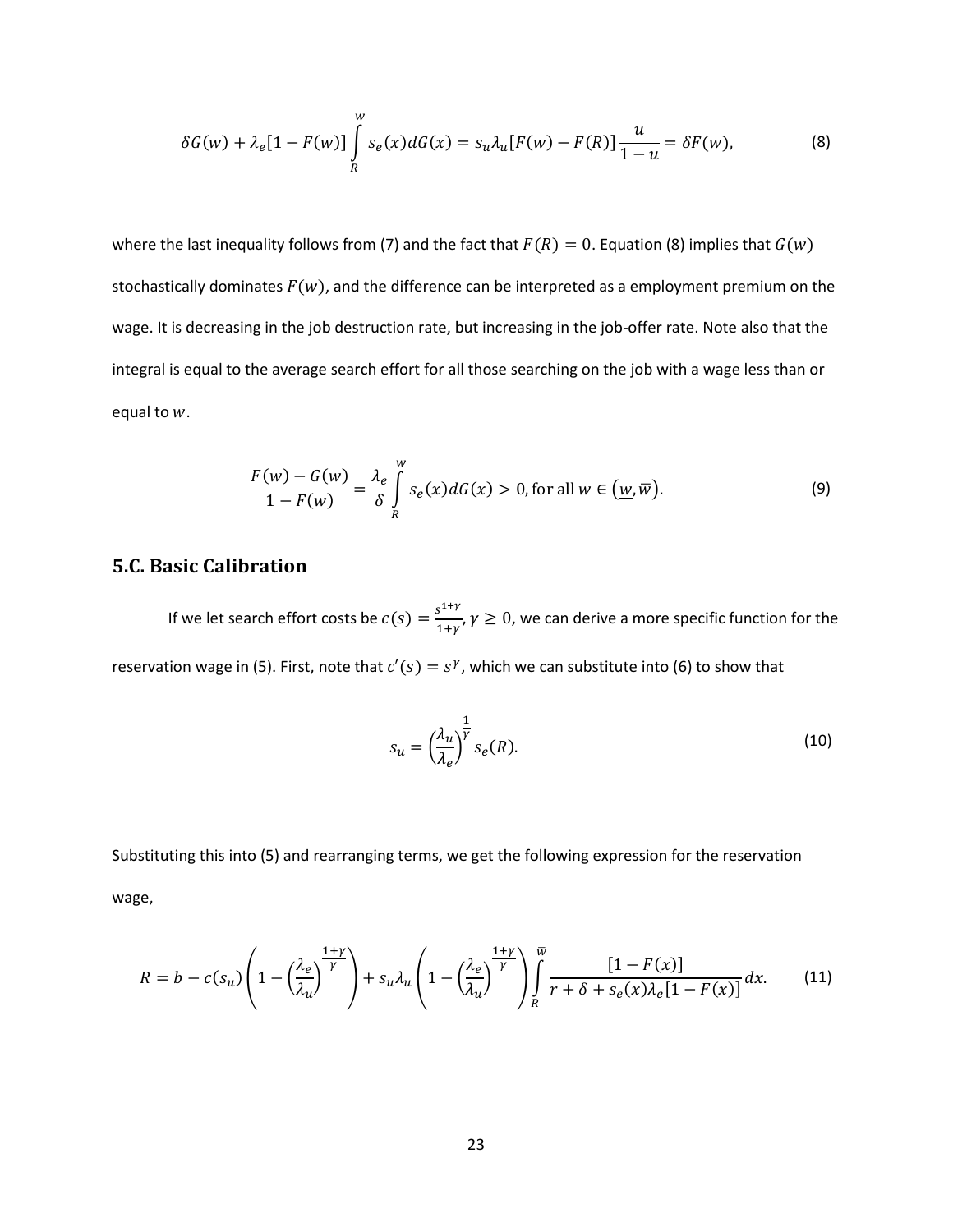By substituting in (4) to (11) and rearranging terms, this can his can be simplified even further to obtain the following expression for the reservation wage,

$$
R = b - \frac{\gamma}{1 + \gamma} \left( \left( \frac{\lambda_e}{\lambda_u} \right)^{\frac{1 + \gamma}{\gamma}} - 1 \right) s_u^{1 + \gamma}.
$$
 (12)

We close out this section with a brief calibration of the model to our data. Table 11 presents the implied values for  $\lambda_i$  from the data. We assume that search effort by labor force status is directly proportional to the number of applications job seekers sent in the previous four weeks. The results in Table 4 suggest that using hours searched per week would yield similar results. We estimate the job offer arrival rate,  $s_i\lambda_i$  as the number of offers received. Therefore, the job offer arrival rate,  $\lambda_i$ , our measure of search efficiency, is the number of offers received per application sent. In the data, we can estimate these parameters for the employed one of two ways: for all employed individuals, and for only the employed who actively search.

We present the calibration exercise in Table 11. In the exercise, we normalize the search effort of the unemployed to 1. We estimate the parameters for the employed both ways. Including all employed greatly increased their implied search efficiency because many employed who are not looking for work receive job offers. In both cases, our data suggest that  $\lambda_u < \lambda_e$ . In the case when we only consider the employed who actively search, the ratio  $\lambda_e/\lambda_u$  is 1.90, and in the case where we consider all of the employed, the ratio is 3.42. Thus, the employed are considerably more efficient in their search, in terms of the model parameters.

# **6. Conclusions**

[TO BE COMPLETED]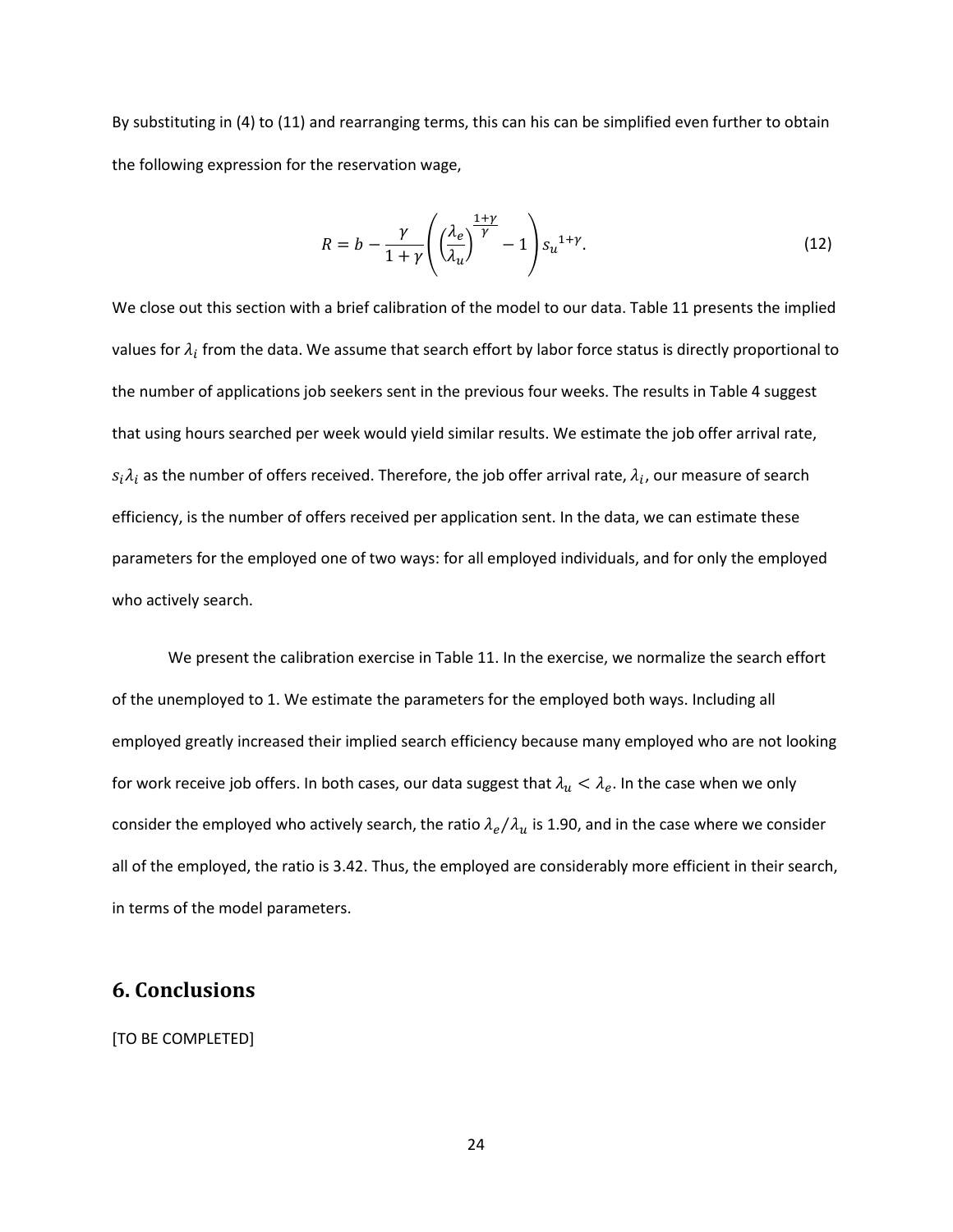# **References**

Alvarez, Fernando, and Robert Shimer, 2011. "Search and rest unemployment." *Econometrica* 79(1): 75- 122.

Burdett, Kenneth, 1978. "A theory of employee job search and quit rates." *The American Economic Review* 68(1): 212-220.

Burdett, Kenneth, and Dale T. Mortensen, 1998. "Wage differentials, employer size, and unemployment." *International Economic Review*: 257-273.

Cahuc, Pierre, Fabien Postel‐Vinay, and Jean‐Marc Robin, 2006. "Wage bargaining with on‐the‐job search: Theory and evidence." *Econometrica* 74(2): 323-364.

Christensen, Bent Jesper, Rasmus Lentz, Dale T. Mortensen, George R. Neumann, and Axel Werwatz, 2005. "On‐the‐Job Search and the Wage Distribution." *Journal of Labor Economics*, Vol. 23 (1): 31-58.

Davis, Steven J., R. Jason Faberman, and John C. Haltiwanger, 2013. "The Establishment-Level Behavior of Vacancies and Hiring," *Quarterly Journal of Economics,* Vol. 128 (2): 581-622.

Elsby, Michael WL, Bart Hobijn, and Ayşegül Şahin, 2015. "On the importance of the participation margin for labor market fluctuations." *Journal of Monetary Economics* 72: 64-82.

Fujita, Shigeru, 2012. "An Empirical Analysis of On-the-Job Search and Job-to-Job Transitions," Federal Reserve Bank of Philadelphia Working Paper No. 10-34R.

Galenianos, Manolis, 2013. "Learning about match quality and the use of referrals." *Review of Economic Dynamics* 16, (4): 668-690.

Hornstein, Andreas, Per Krusell, and G. L. Violante, 2011. "Frictional wage dispersion in search models: A quantitative assessment." *American Economic Review* 101 (7): 2873-98.

Kroft, Kory, Fabian Lange, and Matthew J. Notowidigdo, 2013. "Duration Dependence and Labor Market Conditions: Theory and Evidence from a Field Experiment," *Quarterly Journal of Economics*, Vol. 128(3), 1123-1167.

McCall, John Joseph. "Economics of information and job search." *The Quarterly Journal of Economics* (1970): 113-126.

Menzio, Guido, and Shouyong Shi, 2011. "Efficient Search on the Job and the Business Cycle." *Journal of Political Economy* 119 (3): 468-510.

Mortensen, Dale. T., 1977. "Unemployment Insurance and the Labor Supply Decision," in: A. Katz, ed., "The economics of unemployment insurance: a symposium", *Industrial and Labor Relations Review*, 30.

Mortensen, Dale T., and Eva Nagypal, 2007. "More on unemployment and vacancy fluctuations." *Review of Economic dynamics* 10 (3): 327-347.

Moscarini, Giuseppe, and Fabien Postel-Vinay, 2013. "Stochastic search equilibrium." *The Review of Economic Studies*, 80(4): 1545-1581.

Pissarides, Christopher A., 1985. "Short-run equilibrium dynamics of unemployment, vacancies, and real wages." *The American Economic Review* 75(4): 676-690.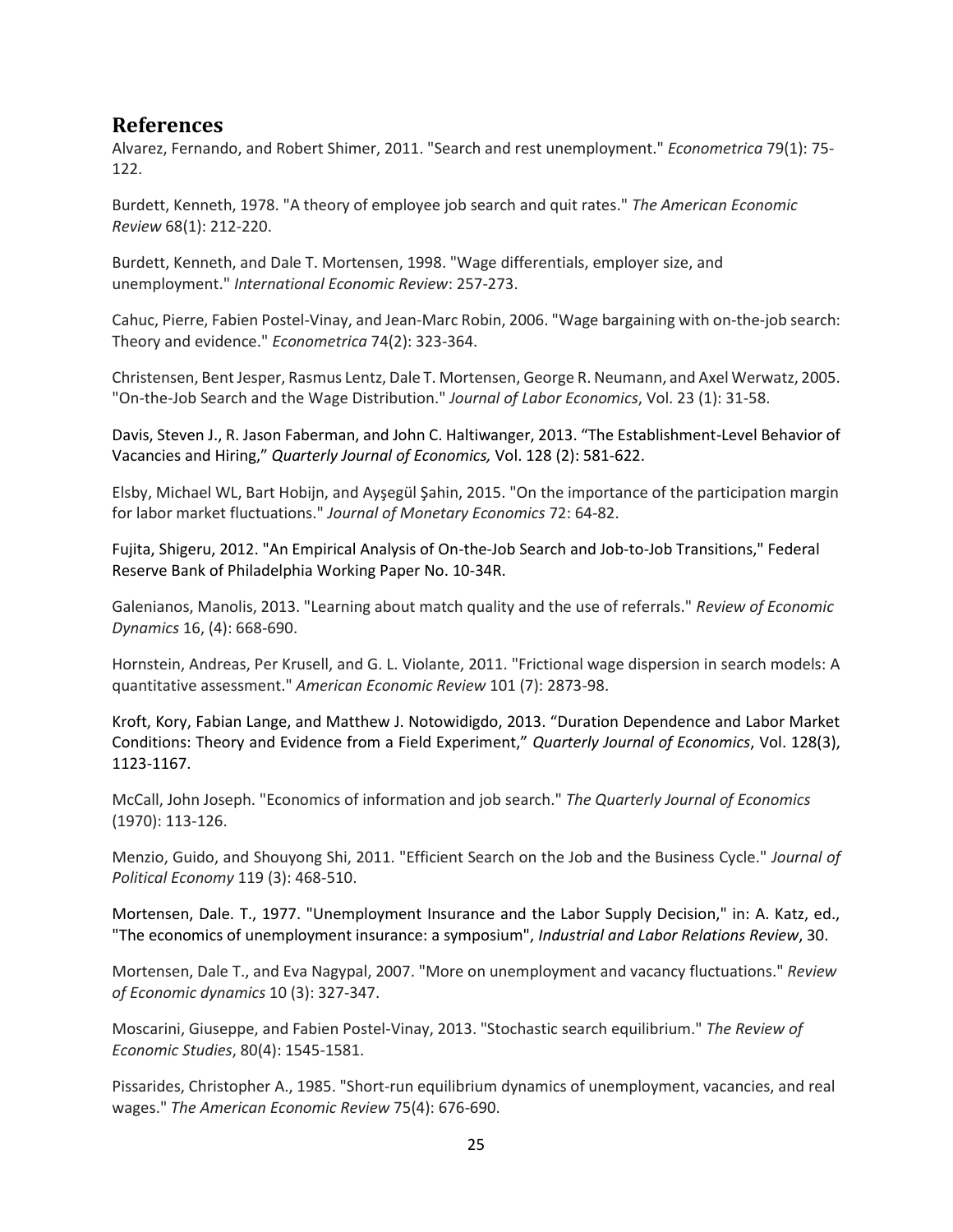Pissarides, Christopher A., 1994. "Search unemployment with on-the-job search." *The Review of Economic Studies* 61 (3): 457-475.

Poterba, James M., and Lawrence H. Summers, 1986. "Reporting errors and labor market dynamics." *Econometrica: Journal of the Econometric Society*: 1319-1338.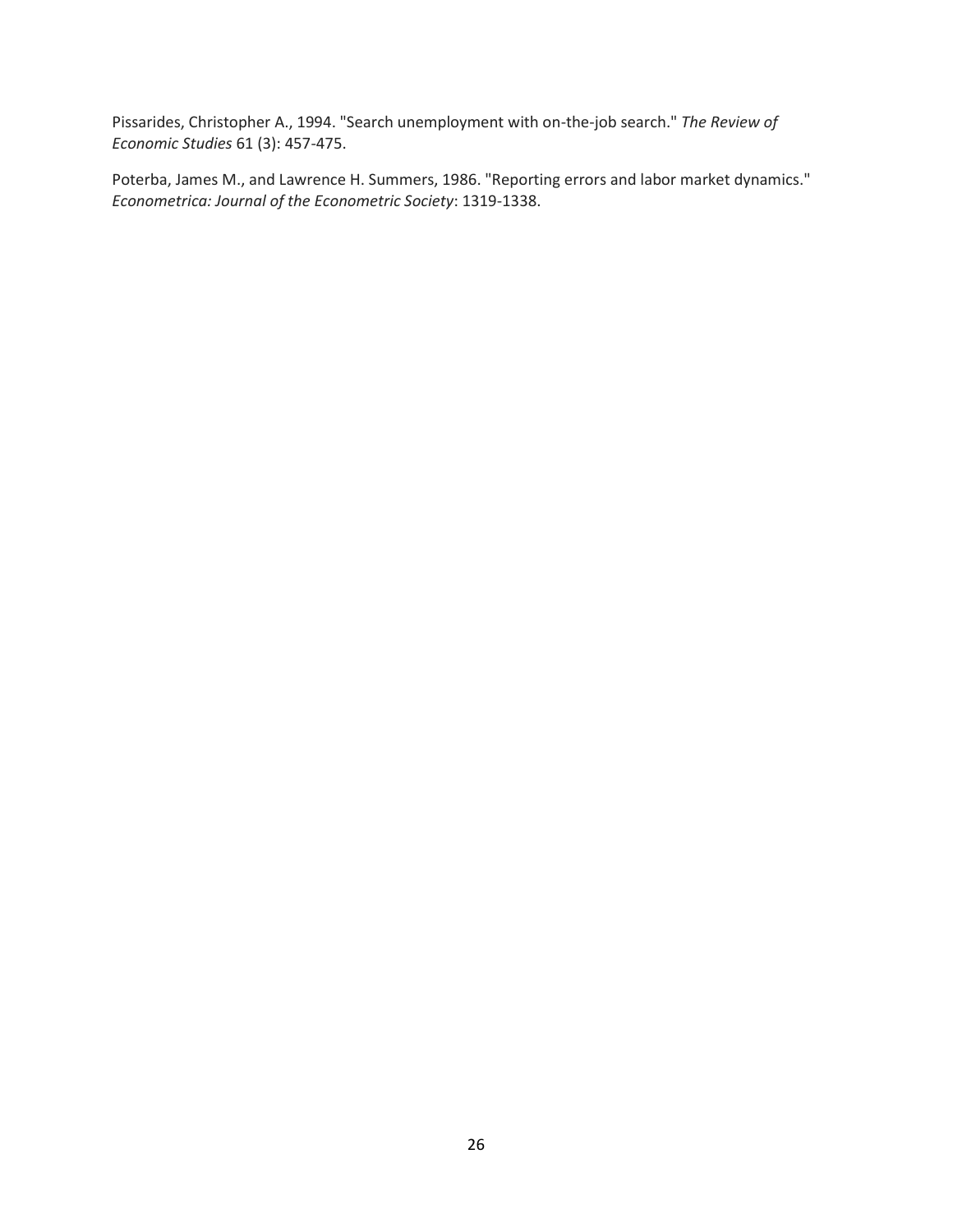|                                                 | <b>SCE Labor</b> | CPS,      | CPS,      |
|-------------------------------------------------|------------------|-----------|-----------|
|                                                 | (2013-14)        | Oct. 2013 | Oct. 2014 |
| Labor Force Status                              |                  |           |           |
| <b>Employment-Population Ratio</b>              | 0.643            | 0.602     | 0.610     |
| Unemployment Rate (BLS Definition, % of LF)     | 9.8              | 6.0       | 7.2       |
| Unemployment Rate (SCE Definition, % of LF)     | 6.5              |           | ---       |
| Percent not in the Labor Force (SCE Definition) | 31.3             | 35.9      | 36.0      |
| Demographics                                    |                  |           |           |
| Percent Male                                    | 49.5             | 50.2      | 50.3      |
| Percent White                                   | 77.6             | 79.6      | 79.3      |
| <b>Percent Married</b>                          | 62.1             | 50.2      | 50.2      |
| Percent with College Degree                     | 30.8             | 31.7      | 32.4      |
| Percent aged 16-40                              | 27.2             | 29.6      | 29.8      |
| Percent aged 40-59                              | 39.0             | 38.4      | 37.4      |
| Percent aged 60+                                | 33.8             | 32.0      | 32.8      |

### **Table 1. Summary Statistics, SCE Labor Supplement vs. CPS, October 2013**

Note: Estimates come from authors' tabulations from the SCE Labor Supplement or the Current Population Survey (CPS) for October 2013 and October 2014.

|                                                  | <b>Employed</b> | Unemployed | Out of LF |
|--------------------------------------------------|-----------------|------------|-----------|
| Percent that actively searched for work, self-   | 25.1            | 100.0      | 14.4      |
| reported or through revealed effort              | (1.1)           | (0.0)      | (1.9)     |
| Percent applying to at least one vacancy in last | 20.0            | 96.3       | 10.8      |
| four weeks                                       | (1.0)           | (2.0)      | (1.7)     |
| Percent with positive time spent searching in    | 20.4            | 92.9       | 11.4      |
| last seven days                                  | (1.0)           | (2.8)      | (1.7)     |
| Percent reporting looking for work in last four  | 21.2            | 100.0      | 12.7      |
| weeks                                            | (1.0)           | (0.0)      | (1.8)     |
| Percent with no search, but would take job if    | 7.2             | 0.0        | 5.2       |
| offered, last four weeks                         | (0.6)           | (0.0)      | (1.2)     |
| Percent only searching for additional job, last  | 8.7             |            |           |
| four weeks                                       | (0.7)           |            |           |
| No. of Observations                              | 1,626           | 86         | 349       |

### **Table 2. Basic Job Search Statistics by Labor Force Status**

Note: Estimates come from authors' tabulations from the SCE Labor Supplement for October 2013 and 2014, restricted to individuals aged 18-64. Standard errors are in parentheses.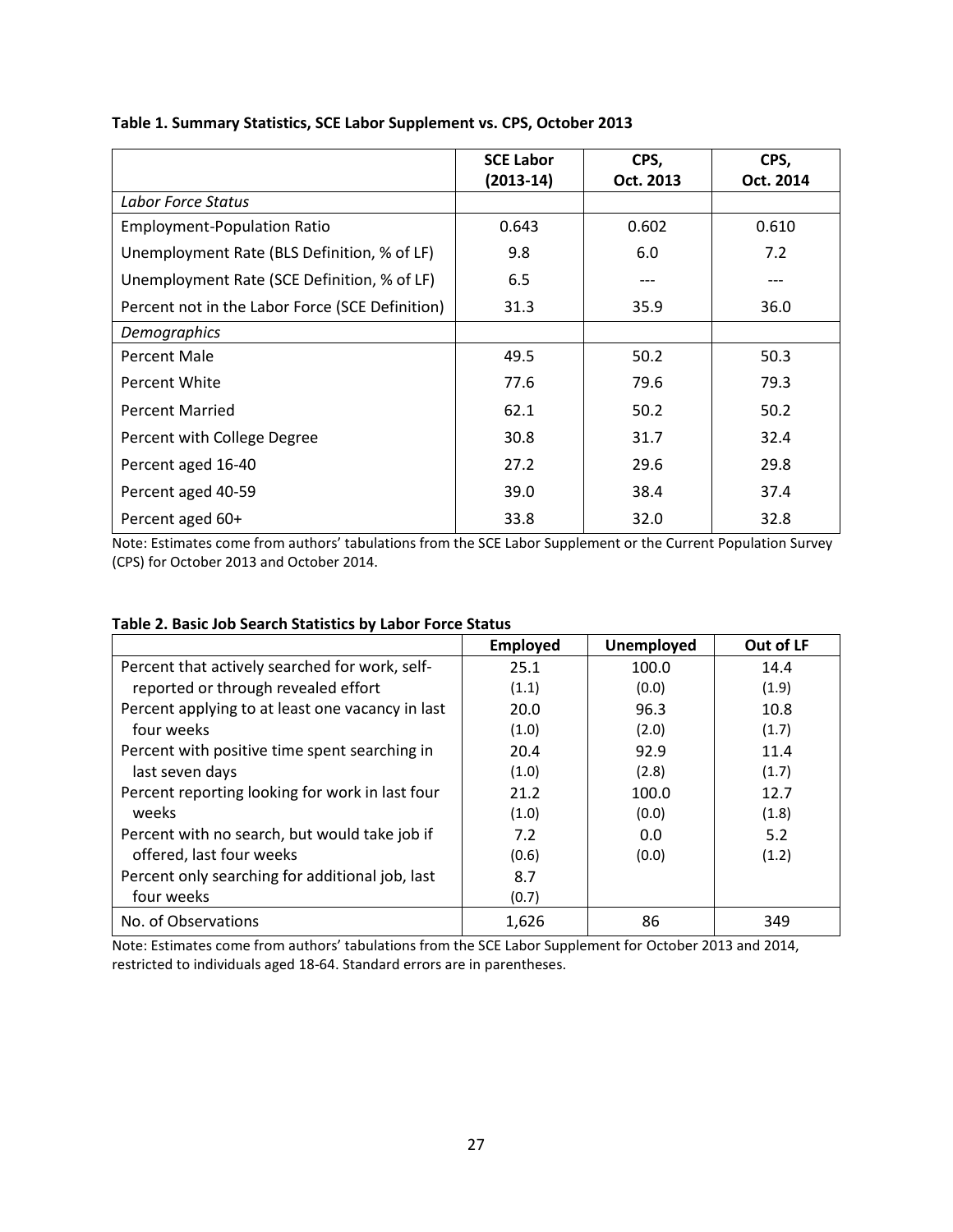|                                 |              | <b>Employed</b> |            |              | <b>Unemployed</b> |                | <b>OLF</b>     |
|---------------------------------|--------------|-----------------|------------|--------------|-------------------|----------------|----------------|
|                                 | <b>Wants</b> | <b>Wants</b>    | <b>Not</b> | < 26         | $\geq 26$         | Non-           |                |
|                                 | New Job      | Addl. Job       | Looking    | <b>Weeks</b> | <b>Weeks</b>      | <b>Retired</b> | <b>Retired</b> |
| Job Search over Last Four Weeks |              |                 |            |              |                   |                |                |
| Mean applications               | 5.14         | 3.38            | 0.00       | 10.84        | 6.66              | 0.61           | 0.29           |
|                                 | (0.84)       | (0.44)          | $(--)$     | (2.24)       | (1.23)            | (0.41)         | (0.20)         |
| Mean contacts                   | 2.60         | 0.87            | 0.34       | 2.04         | 0.97              | 0.13           | 0.25           |
| received                        | (0.54)       | (0.15)          | (0.05)     | (0.67)       | (0.20)            | (0.04)         | (0.06)         |
| Mean unsolicited                | 1.04         | 0.46            | 0.29       | 0.87         | 0.26              | 0.04           | 0.20           |
| contacts                        | (0.23)       | (0.11)          | (0.04)     | (0.42)       | (0.10)            | (0.02)         | (0.06)         |
| Pct. with contact               | 26.2         | 17.1            | 4.4        | 21.3         | 23.8              | 2.5            | 4.2            |
| from a referral                 | (2.7)        | (3.4)           | (0.6)      | (6.0)        | (7.0)             | (1.1)          | (1.6)          |
| Mean offers                     | 0.36         | 0.46            | 0.10       | 0.48         | 0.33              | 0.07           | 0.13           |
|                                 | (0.04)       | (0.11)          | (0.01)     | (0.16)       | (0.21)            | (0.02)         | (0.04)         |
| N                               | 271          | 124             | 1,040      | 48           | 38                | 189            | 160            |

**Table 3. Search Effort and Outcomes by Detailed Labor Force Status**

Note: Estimates come from authors' tabulations from the SCE Labor Supplement for October 2013 and 2014, restricted to individuals aged 18-64. Standard errors are in parentheses.

|                                           | <b>Employed</b> |              |                   |            |
|-------------------------------------------|-----------------|--------------|-------------------|------------|
|                                           | <b>Wants</b>    | <b>Wants</b> |                   |            |
|                                           | New Job         | Addl. Job    | <b>Unemployed</b> | <b>OLF</b> |
| Hours spent searching,                    | 4.53            | 5.05         | 10.40             | 2.99       |
| last 7 days                               | (0.37)          | (0.47)       | (1.04)            | (0.85)     |
| Pct. only seeking PT work                 | 3.8             | 43.0         | 8.7               | 57.8       |
|                                           | (1.3)           | (4.6)        | (3.1)             | (7.8)      |
| Pct. only seeking similar                 | 33.5            | 18.6         | 6.0               | 10.0       |
| work (to most recent job)                 | (3.1)           | (3.6)        | (2.6)             | (4.7)      |
| Job Search over Last Four Weeks           |                 |              |                   |            |
| Mean applications                         | 4.71            | 3.40         | 8.95              | 3.40       |
|                                           | (0.67)          | (0.46)       | (1.37)            | (1.93)     |
| Mean contacts                             | 2.76            | 0.91         | 1.55              | 0.58       |
|                                           | (0.62)          | (0.16)       | (0.38)            | (0.16)     |
| Mean unsolicited contacts                 | 0.96            | 0.51         | 0.59              | 0.09       |
|                                           | (0.24)          | (0.12)       | (0.24)            | (0.05)     |
| Mean offers                               | 0.30            | 0.47         | 0.41              | 0.25       |
|                                           | (0.04)          | (0.12)       | (0.13)            | (0.07)     |
| Contacts per application                  | 0.585           | 0.266        | 0.173             | 0.172      |
| Interviews per application<br>(2014 Only) | 0.074           | 0.073        | 0.034             | 0.048      |
| Offers per application                    | 0.064           | 0.138        | 0.046             | 0.073      |
| $\boldsymbol{N}$                          | 236             | 115          | 86                | 41         |

#### **Table 4. Search Effort and Outcomes by Labor Force Status, Conditional on Job Search**

Note: Estimates come from authors' tabulations from the SCE Labor Supplement for October 2013 and 2014, restricted to individuals aged 18-64. Standard errors are in parentheses.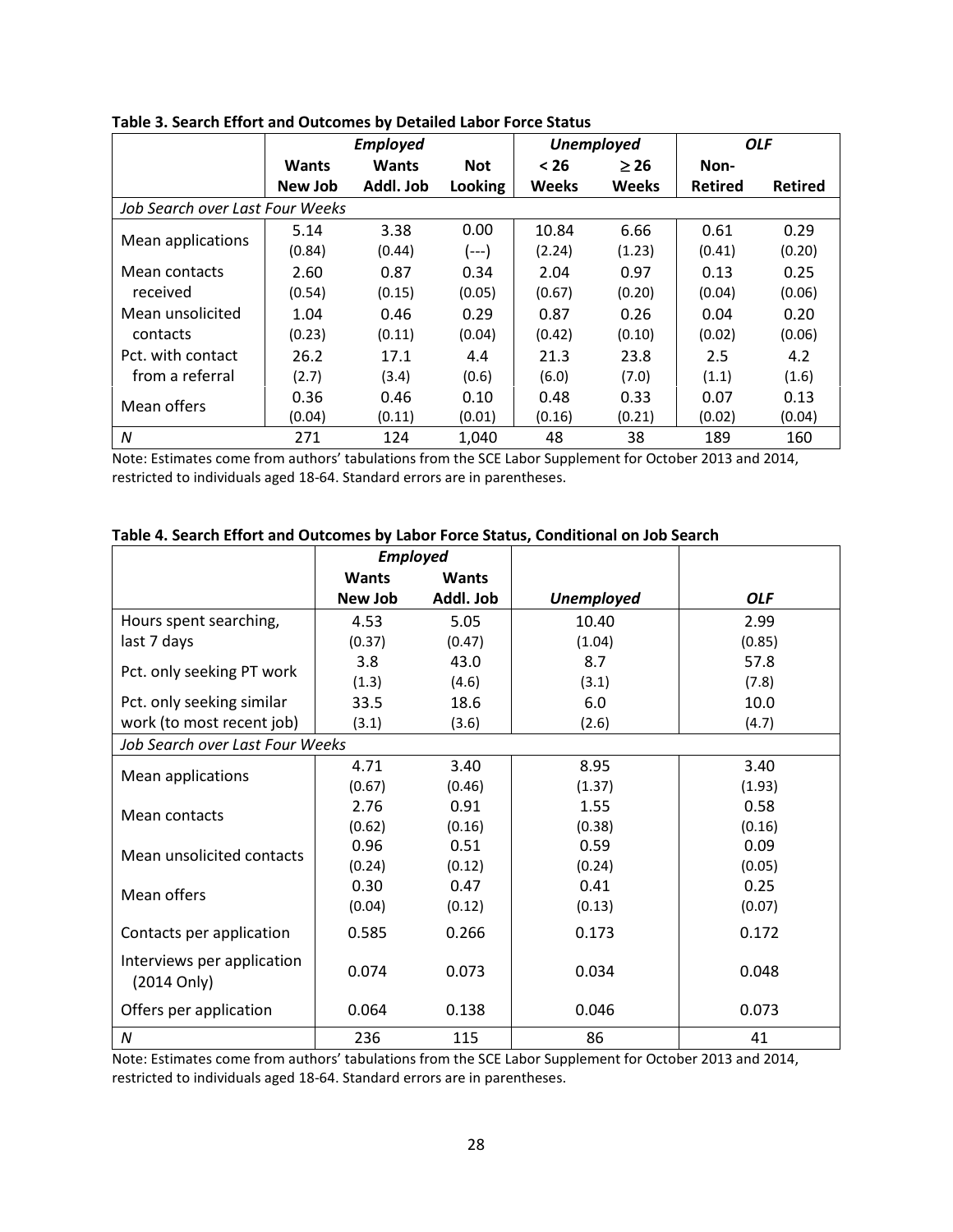|                                            | <b>Wants</b><br>New Job | <b>Employed</b><br><b>Wants</b><br>Addl. Job | <b>Not</b><br>Looking | <b>Unemployed</b> | <b>OLF</b> |
|--------------------------------------------|-------------------------|----------------------------------------------|-----------------------|-------------------|------------|
| Pct. of population                         | 11.6                    | 7.3                                          | 56.3                  | 5.0               | 19.7       |
| Job Search over Last Four Weeks            |                         |                                              |                       |                   |            |
| Pct. of total applications                 | 42.9                    | 17.8                                         | 0.0                   | 32.3              | 7.0        |
| Pct. of contacts received                  | 47.2                    | 10.0                                         | 25.1                  | 12.2              | 5.4        |
| Pct. of unsolicited<br>contacts            | 35.6                    | 9.9                                          | 39.9                  | 8.8               | 5.9        |
| Pct. of referrals<br>$(2014 \text{ only})$ | 39.4                    | 9.8                                          | 30.4                  | 12.5              | 7.9        |
| Pct. of offers received                    | 26.3                    | 21.2                                         | 28.1                  | 13.1              | 11.3       |

### **Table 5. Search Effort and Outcomes by Labor Force Status**

Note: Estimates come from authors' tabulations from the SCE Labor Supplement for October 2013 and 2014, restricted to individuals aged 18-64.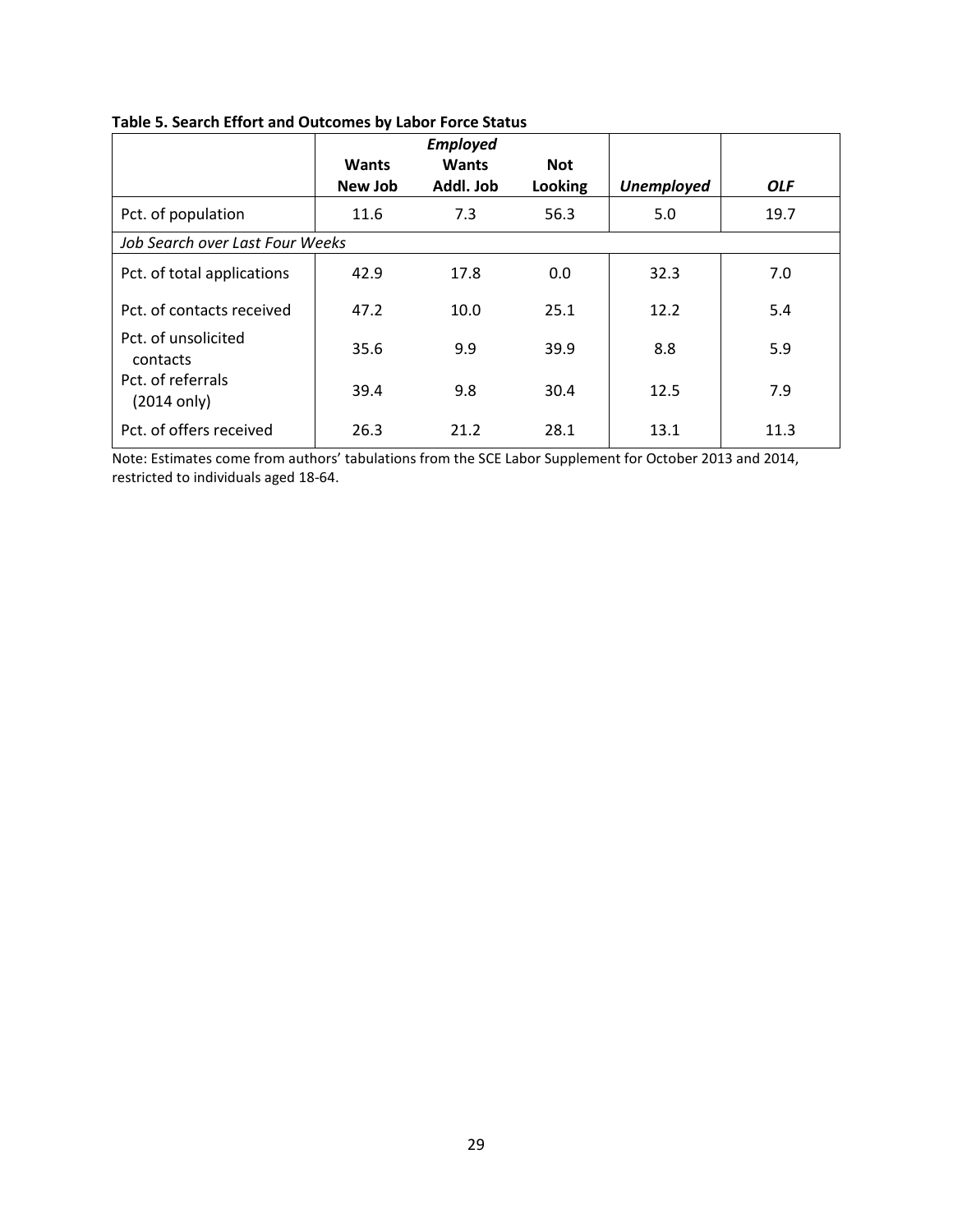|                                                                                      | <b>Hired from Employment</b> | <b>Hired from</b> |                       |
|--------------------------------------------------------------------------------------|------------------------------|-------------------|-----------------------|
|                                                                                      | Quit                         | Laid Off          | <b>Non-Employment</b> |
| Share of Employment                                                                  | 56.5                         | 14.5              | 29.0                  |
| Characteristics of Current Job                                                       |                              |                   |                       |
| <b>Raw Estimates</b>                                                                 |                              |                   |                       |
| <b>Current Wage</b>                                                                  | \$30.17                      | \$22.53           | \$19.32               |
|                                                                                      | (1.30)                       | (1.54)            | (1.02)                |
| <b>Starting wage</b>                                                                 | \$22.13                      | \$16.19           | \$15.50               |
|                                                                                      | (1.24)                       | (1.07)            | (0.95)                |
| <b>Usual hours</b>                                                                   | 43.22                        | 36.14             | 36.53                 |
|                                                                                      | (0.45)                       | (1.19)            | (0.84)                |
| Mean tenure (mos.)                                                                   | 94.97                        | 78.14             | 50.46                 |
|                                                                                      | (5.10)                       | (7.87)            | (4.60)                |
| Pct. with no benefits                                                                | 11.4                         | 25.4              | 32.8                  |
|                                                                                      | (1.6)                        | (4.4)             | (3.5)                 |
| Conditional on Observable Characteristics <sup>1</sup>                               |                              |                   |                       |
| <b>Current Wage</b>                                                                  | \$27.24                      | \$23.05           | \$22.45               |
|                                                                                      | (1.13)                       | (1.19)            | (0.83)                |
| <b>Starting wage</b>                                                                 | \$20.94                      | \$16.57           | \$16.64               |
|                                                                                      | (1.05)                       | (1.03)            | (0.78)                |
| Usual hours                                                                          | 41.77                        | 36.87             | 37.76                 |
|                                                                                      | (0.43)                       | (0.87)            | (0.73)                |
| Conditional on Observable Characteristics, Previous Job Wages and Hours <sup>1</sup> |                              |                   |                       |
| <b>Current Wage</b>                                                                  | \$27.31                      | \$23.95           | \$21.46               |
|                                                                                      | (1.04)                       | (1.16)            | (0.74)                |
| <b>Starting wage</b>                                                                 | \$21.11                      | \$18.70           | \$16.31               |
|                                                                                      | (0.91)                       | (1.02)            | (0.76)                |
| Usual hours                                                                          | 41.47                        | 38.16             | 37.60                 |
|                                                                                      | (0.37)                       | (0.87)            | (0.67)                |
| Characteristics of Previous Job                                                      |                              |                   |                       |
| <b>Raw Estimates</b>                                                                 |                              |                   |                       |
| Ending wage                                                                          | \$21.28                      | \$16.50           | \$19.57               |
|                                                                                      | (1.45)                       | (1.28)            | (1.97)                |
| Usual hours                                                                          | 40.51                        | 35.31             | 39.07                 |
|                                                                                      | (0.53)                       | (1.09)            | (0.73)                |
| Conditional on Observable Characteristics <sup>1</sup>                               |                              |                   |                       |
| <b>Ending wage</b>                                                                   | \$20.16                      | \$16.10           | \$20.65               |
|                                                                                      | (1.27)                       | (1.11)            | (1.81)                |
| <b>Usual hours</b>                                                                   | 39.24                        | 35.13             | 39.07                 |
|                                                                                      | (0.50)                       | (0.88)            | (0.64)                |
| ${\cal N}$                                                                           | 400                          | 99                | 184                   |

### **Table 6. Characteristics of Current and Previous Job, by Labor Force Status at Time of Hire**

Note: Estimates come from authors' tabulations from the SCE Labor Supplement for October 2013 and October 2014. Standard errors are in parentheses. "Most recent" wage refers to the current wage for the employed, and the last wage earned for the non-employed.

1. Wage estimates use a residual wage that conditions on observable job seeker characteristics.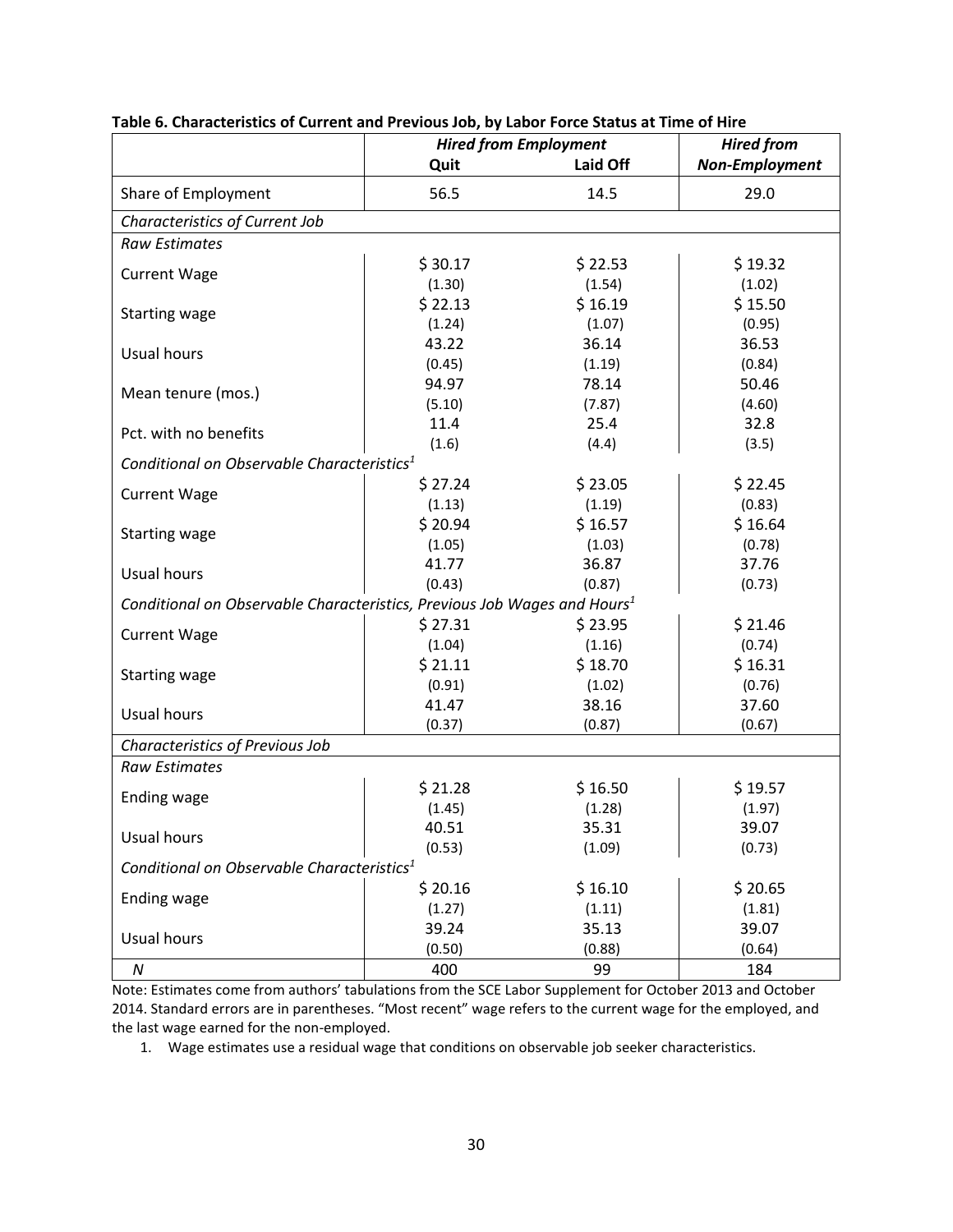|                               | <b>Hired from Employment</b> |          | <b>Hired from</b>     |
|-------------------------------|------------------------------|----------|-----------------------|
|                               | Quit                         | Laid Off | <b>Non-Employment</b> |
| Search for Current Job        |                              |          |                       |
| Weeks spent searching         | 7.76                         | 5.47     | 19.32                 |
| for current job               | (0.84)                       | (1.07)   | (2.00)                |
| Unsolicited contacts per      | 0.26                         | 0.13     | 0.07                  |
| week of search                | (0.04)                       | (0.05)   | (0.02)                |
| Pct. with contacts from       | 41.6                         | 47.6     | 21.5                  |
| a referral                    | (2.7)                        | (5.7)    | (3.3)                 |
| Applications per week         | 1.30                         | 1.87     | 1.62                  |
| of search                     | (0.15)                       | (0.23)   | (0.18)                |
| Offers per week of            | 0.60                         | 0.67     | 0.29                  |
| Search                        | (0.04)                       | (0.11)   | (0.04)                |
|                               |                              |          |                       |
| Percent Currently Looking for | 21.0                         | 26.7     | 41.8                  |
| Work, Last Four Weeks         | (2.0)                        | (4.4)    | (3.6)                 |
| N                             | 400                          | 99       | 184                   |

### **Table 7. Characteristics of Job Search among the Employed, by Labor Force Status at Time of Hire**

Note: Estimates come from authors' tabulations from the SCE Labor Supplement for October 2013 and October 2014. Standard errors are in parentheses. Note that "Did Not Search" includes those that had no non-employment spell between jobs (regardless of actual search) in 2013.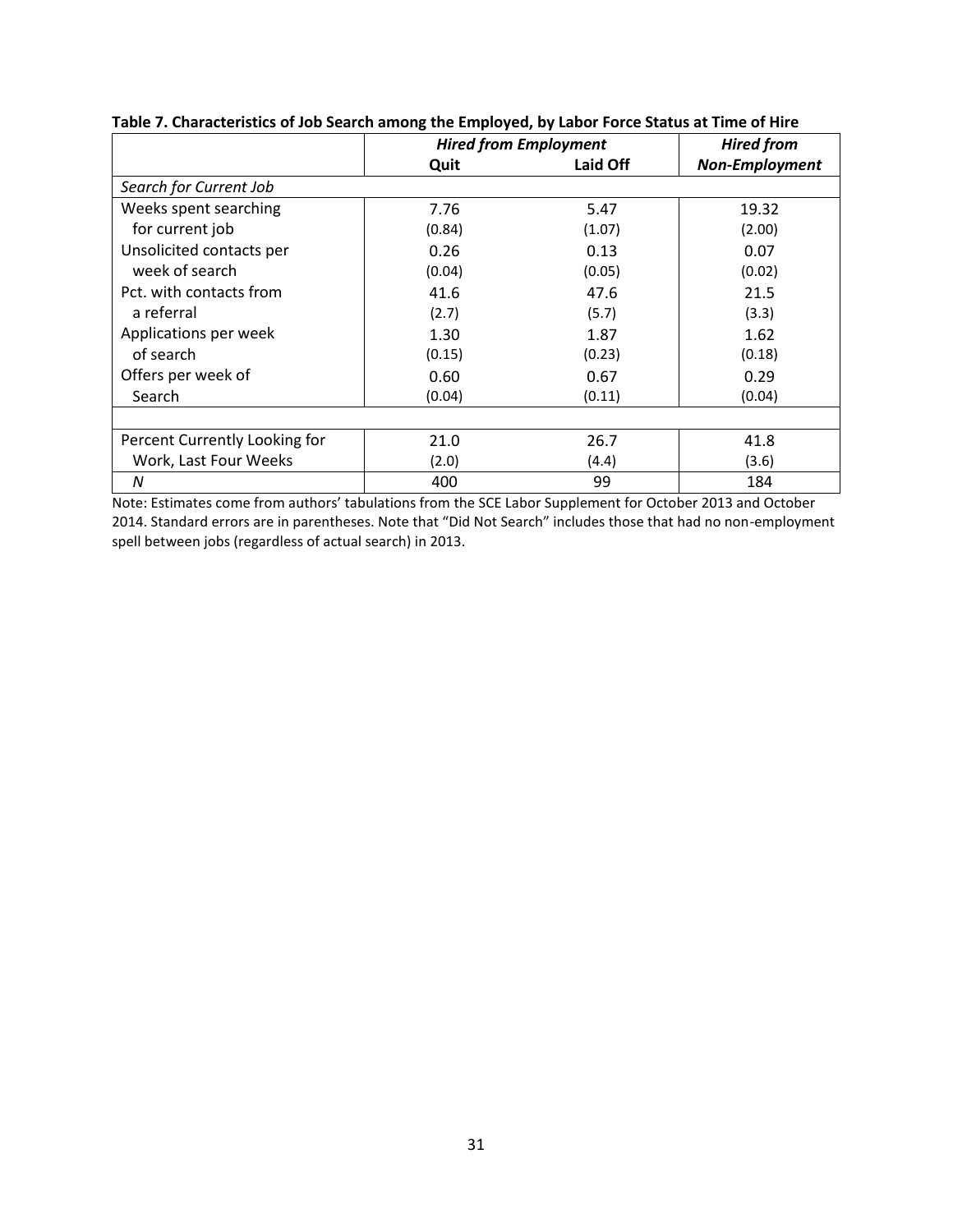|                                                        | <b>Employed, Full-Time</b>                                                                      | <b>Employed, Part-Time</b> | Non-Employed |  |  |  |
|--------------------------------------------------------|-------------------------------------------------------------------------------------------------|----------------------------|--------------|--|--|--|
| <b>Raw Estimates</b>                                   |                                                                                                 |                            |              |  |  |  |
|                                                        | \$27.43                                                                                         | \$16.06                    | \$15.11      |  |  |  |
| Mean wage of job offer                                 | (2.12)                                                                                          | (1.22)                     | (1.13)       |  |  |  |
| Mean hours of job offer                                | 38.99                                                                                           | 27.18                      | 30.49        |  |  |  |
|                                                        | (0.87)                                                                                          | (1.58)                     | (1.17)       |  |  |  |
| Pct. of offers with no                                 | 30.6                                                                                            | 71.4                       | 61.2         |  |  |  |
| <b>Benefits</b>                                        | (2.8)                                                                                           | (5.0)                      | (4.5)        |  |  |  |
| Pct. of offers through an                              | 27.6                                                                                            | 25.7                       | 13.8         |  |  |  |
| unsolicited contact                                    | (2.7)                                                                                           | (4.8)                      | (3.2)        |  |  |  |
| Pct. of offers through a                               | 46.2                                                                                            | 41.4                       | 39.8         |  |  |  |
| referral                                               | (3.0)                                                                                           | (5.4)                      | (4.2)        |  |  |  |
| Pct. of offers that involved                           | 45.1                                                                                            | 24.9                       | 20.7         |  |  |  |
| bargaining                                             | (3.0)                                                                                           | (4.8)                      | (3.8)        |  |  |  |
| Pct. of job offers accepted                            | 27.2                                                                                            | 46.4                       | 57.5         |  |  |  |
|                                                        | (2.7)                                                                                           | (5.5)                      | (4.6)        |  |  |  |
| Conditional on Observable Characteristics <sup>1</sup> |                                                                                                 |                            |              |  |  |  |
|                                                        | \$24.09                                                                                         | \$20.22                    | \$18.12      |  |  |  |
| Mean wage of job offer                                 | (1.77)                                                                                          | (1.25)                     | (1.06)       |  |  |  |
| Mean hours of job offer                                | 37.07                                                                                           | 29.91                      | 32.15        |  |  |  |
|                                                        | (0.75)                                                                                          | (1.24)                     | (0.91)       |  |  |  |
|                                                        | Conditional on Observable Characteristics, Prior Job's Wage, and Prior Job's Hours <sup>1</sup> |                            |              |  |  |  |
| Mean wage of job offer                                 | \$22.79                                                                                         | \$23.21                    | \$17.07      |  |  |  |
|                                                        | (1.42)                                                                                          | (1.70)                     | (1.03)       |  |  |  |
| Mean hours of job offer                                | 36.28                                                                                           | 32.55                      | 33.63        |  |  |  |
|                                                        | (0.71)                                                                                          | (1.52)                     | (0.76)       |  |  |  |
| N                                                      | 275                                                                                             | 83                         | 116          |  |  |  |

**Table 8. Characteristics of Best Job Offer by Labor Force Status**

Note: Estimates come from authors' tabulations from the SCE Labor Supplement for October 2013 and 2014, restricted to individuals aged 18-64. Standard errors are in parentheses. "Most recent" wage refers to the current wage for the employed, and the last wage earned for the non-employed.

1. Wage estimates use a residual wage that conditions on observable job seeker characteristics, or observable job seeker characteristics with the (log) previous job's wage and (log) previous job's hours, where previous job is the most recent job for the non-employed and the ending wage of the last job for the employed.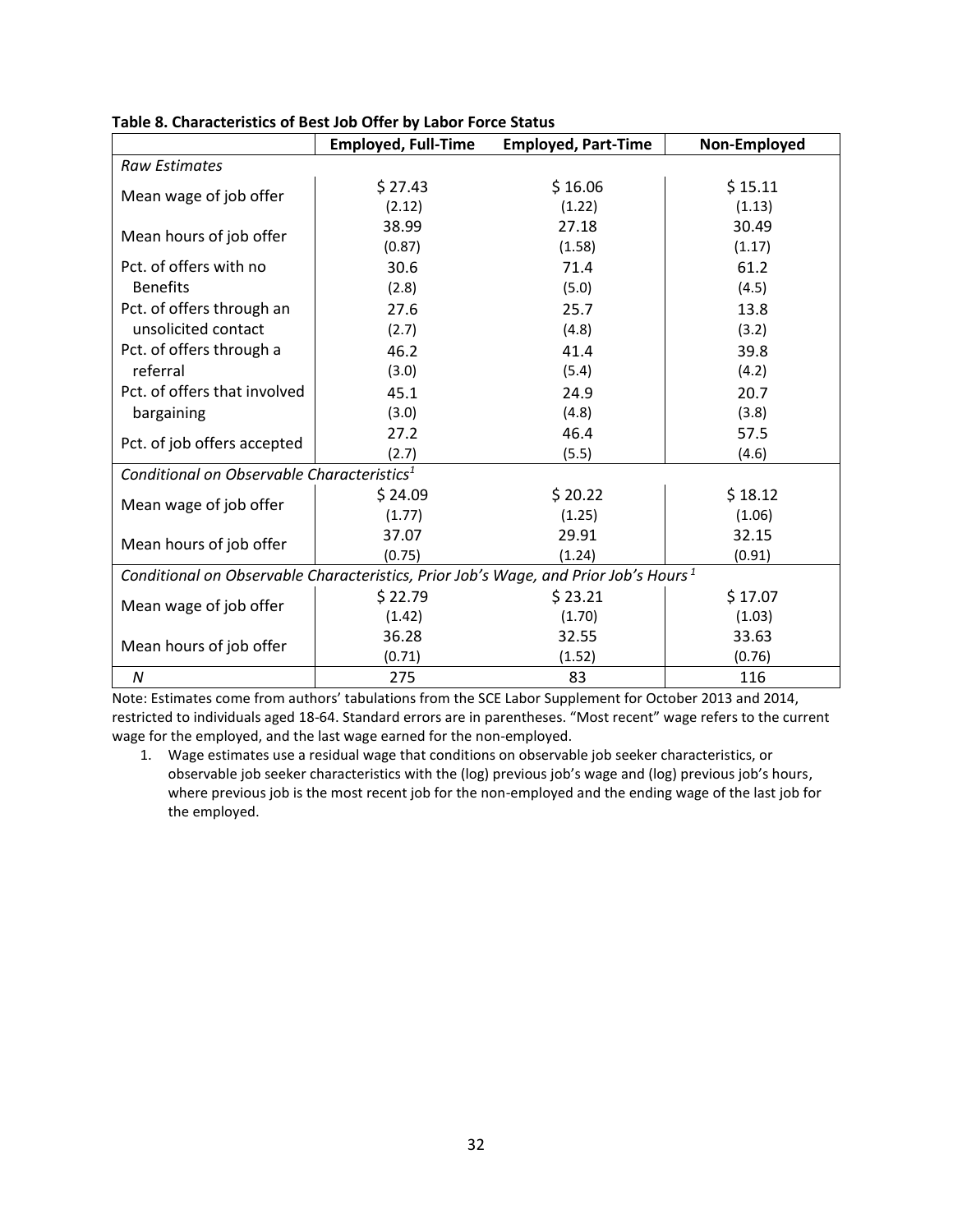|                                                                                                 | <b>Employed, Full-Time</b> | <b>Employed, Part-Time</b> | Non-Employed |  |  |  |
|-------------------------------------------------------------------------------------------------|----------------------------|----------------------------|--------------|--|--|--|
| <b>Raw Estimates</b>                                                                            |                            |                            |              |  |  |  |
| Mean wage of accepted                                                                           | \$33.60                    | \$17.91                    | \$13.53      |  |  |  |
| offer                                                                                           | (6.20)                     | (1.81)                     | (1.66)       |  |  |  |
| Mean hours of accepted                                                                          | 39.26                      | 21.81                      | 30.49        |  |  |  |
| offer                                                                                           | (2.09)                     | (2.32)                     | (1.68)       |  |  |  |
| Pct. of accepted offers                                                                         | 24.9                       | 70.4                       | 49.4         |  |  |  |
| with no Benefits                                                                                | (4.9)                      | (7.4)                      | (6.3)        |  |  |  |
| Pct. of offers accepted as                                                                      | 2.3                        | 12.6                       | 30.2         |  |  |  |
| only option                                                                                     | (1.7)                      | (5.1)                      | (5.8)        |  |  |  |
| Conditional on Observable Characteristics <sup>1</sup>                                          |                            |                            |              |  |  |  |
| Mean wage of accepted                                                                           | \$29.03                    | \$20.47                    | \$20.42      |  |  |  |
| offer                                                                                           | (5.08)                     | (1.93)                     | (1.23)       |  |  |  |
| Mean hours of accepted                                                                          | 35.72                      | 25.08                      | 31.91        |  |  |  |
| offer                                                                                           | (1.78)                     | (1.62)                     | (1.28)       |  |  |  |
| Conditional on Observable Characteristics, Prior Job's Wage, and Prior Job's Hours <sup>1</sup> |                            |                            |              |  |  |  |
| Mean wage of accepted                                                                           | \$23.73                    | \$25.86                    | \$17.81      |  |  |  |
| offer                                                                                           | (3.62)                     | (2.58)                     | (1.57)       |  |  |  |
| Mean hours of accepted                                                                          | 33.82                      | 30.60                      | 33.63        |  |  |  |
| offer                                                                                           | (1.48)                     | (2.32)                     | (1.23)       |  |  |  |
| N                                                                                               | 78                         | 43                         | 63           |  |  |  |

**Table 9. Characteristics of Accepted Job Offers by Labor Force Status**

Note: Estimates come from authors' tabulations from the SCE Labor Supplement for October 2013 and October 2014. Standard errors are in parentheses. "Most recent" wage refers to the current wage for the employed, and the last wage earned for the non-employed.

1. Wage estimates use a residual wage that conditions on observable job seeker characteristics, or observable job seeker characteristics with the (log) previous job's wage and (log) previous job's hours, where previous job is the most recent job for the non-employed and the ending wage of the last job for the employed.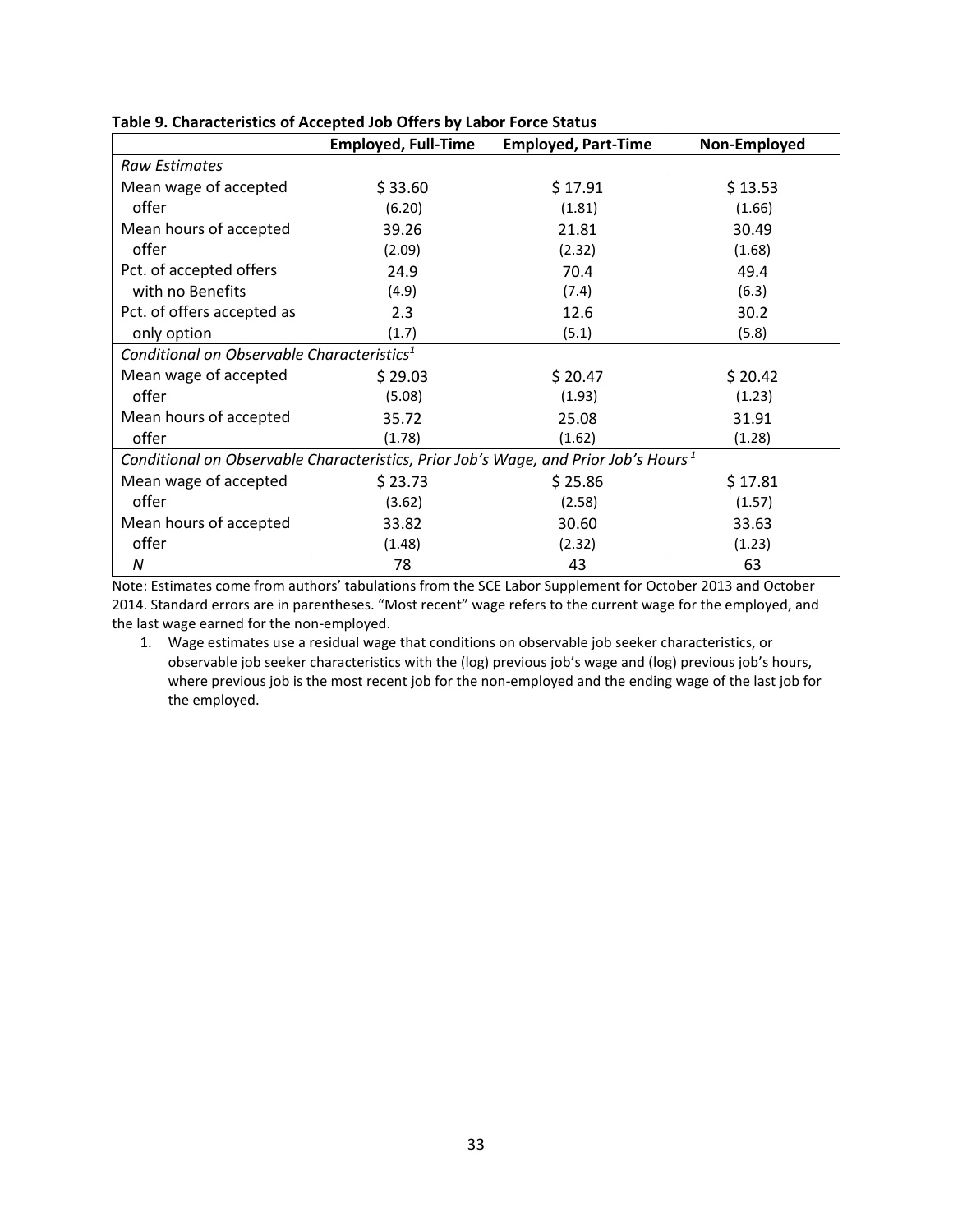|                                                                                                           | <b>Employed</b> |              |                   |            |  |  |
|-----------------------------------------------------------------------------------------------------------|-----------------|--------------|-------------------|------------|--|--|
|                                                                                                           | <b>Wants</b>    | <b>Wants</b> |                   |            |  |  |
|                                                                                                           | New Job         | Addl. Job    | <b>Unemployed</b> | <b>OLF</b> |  |  |
| <b>Raw Estimates</b>                                                                                      |                 |              |                   |            |  |  |
| Reservation Wage (\$)                                                                                     | \$25.60         | \$18.36      | \$15.72           | \$16.48    |  |  |
|                                                                                                           | (1.03)          | (1.29)       | (1.02)            | (1.64)     |  |  |
| <b>Desired Hours</b>                                                                                      | 40.24           | 24.17        | 36.67             | 24.37      |  |  |
|                                                                                                           | (0.40)          | (0.84)       | (0.95)            | (1.55)     |  |  |
| Pct. that would not                                                                                       | 30.1            | 58.8         | 55.0              | 60.4       |  |  |
| relocate at any wage                                                                                      | (2.8)           | (4.6)        | (5.6)             | (7.6)      |  |  |
| Pct. that would not double                                                                                | 14.2            | 23.4         | 18.0              | 33.0       |  |  |
| commute at any wage                                                                                       | (2.2)           | (3.9)        | (4.4)             | (7.3)      |  |  |
| Pct. that would not                                                                                       | 11.5            | 11.3         | 5.8               | 15.8       |  |  |
| incr. hours at any wage                                                                                   | (2.0)           | (2.9)        | (2.6)             | (5.7)      |  |  |
| Pct. that require health                                                                                  | 25.3            | 10.2         | 18.0              | 5.9        |  |  |
| insurance at any wage                                                                                     | (2.7)           | (2.8)        | (4.3)             | (3.7)      |  |  |
| Estimates Conditional on Observable Characteristics <sup>1</sup>                                          |                 |              |                   |            |  |  |
|                                                                                                           | \$23.10         | \$22.33      | \$17.86           | \$20.72    |  |  |
| Reservation Wage (\$)                                                                                     | (0.87)          | (1.20)       | (0.93)            | (1.41)     |  |  |
| <b>Desired Hours</b>                                                                                      | 38.79           | 24.58        | 37.05             | 26.07      |  |  |
|                                                                                                           | (0.43)          | (0.86)       | (1.04)            | (1.47)     |  |  |
| N                                                                                                         | 259             | 117          | 79                | 42         |  |  |
| Estimates Conditional on Observable Characteristics, Prior Job's Wage, and Prior Job's Hours <sup>1</sup> |                 |              |                   |            |  |  |
|                                                                                                           | \$22.42         | \$24.97      | \$16.63           | \$20.58    |  |  |
| Reservation Wage (\$)                                                                                     | (0.96)          | (1.44)       | (0.81)            | (1.39)     |  |  |
| <b>Desired Hours</b>                                                                                      | 38.37           | 25.33        | 37.14             | 26.89      |  |  |
|                                                                                                           | (0.49)          | (0.91)       | (0.98)            | (1.34)     |  |  |
| $\boldsymbol{N}$                                                                                          | 208             | 82           | 79                | 42         |  |  |

**Table 10. Reservation Job Values by Labor Force Status, Conditional on Job Search**

Note: Estimates come from authors' tabulations from the SCE Labor Supplement for October 2013 and October 2014. Standard errors are in parentheses. "Most recent" wage refers to the current wage for the employed, and the last wage earned for the non-employed.

1. Wage estimates use a residual wage that conditions on observable job seeker characteristics, or observable job seeker characteristics with the (log) previous job's wage and (log) previous job's hours, where previous job is the most recent job for the non-employed and the ending wage of the last job for the employed.

#### **Table 11. Search Efficiency by Labor Force Status, Model Calibration**

|                                 | Applications | <b>Offers</b>   | Search Efficiency |
|---------------------------------|--------------|-----------------|-------------------|
|                                 | S.           | $S_i \lambda_i$ |                   |
| Unemployed                      | 1.000        | 0.410           | 0.410             |
| Employed, all                   | 0.125        | 0.175           | 0.780             |
| Employed, conditional on search | 0.469        | 0.366           | 1.400             |

Note: Table reports search effort, measured by applications sent in the last four weeks, offers received, and search efficiency, which is measured as offers per application based on our model. Search effort is normalized relative to the search effort of the unemployed. See text for more details.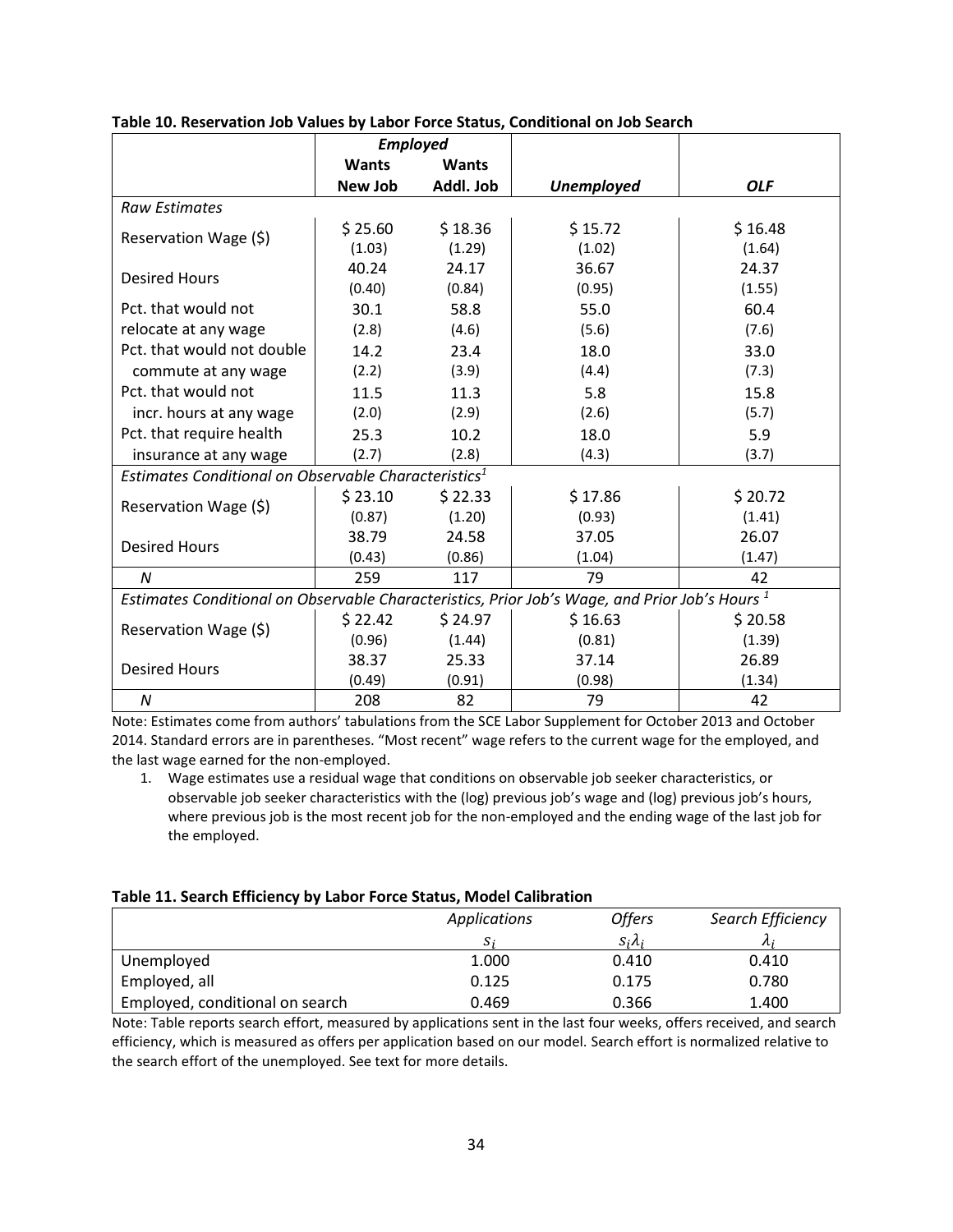

**Figure 1. Distribution of Starting Wages Relative to Previous Wage among the Currently Employed**

Note: Figure reports kernel density estimates of the log(starting wage/previous wage), where the previous wage refers to final wage of the prior job. Both wage estimates use a residual measure that conditions on observable worker and job characteristics.